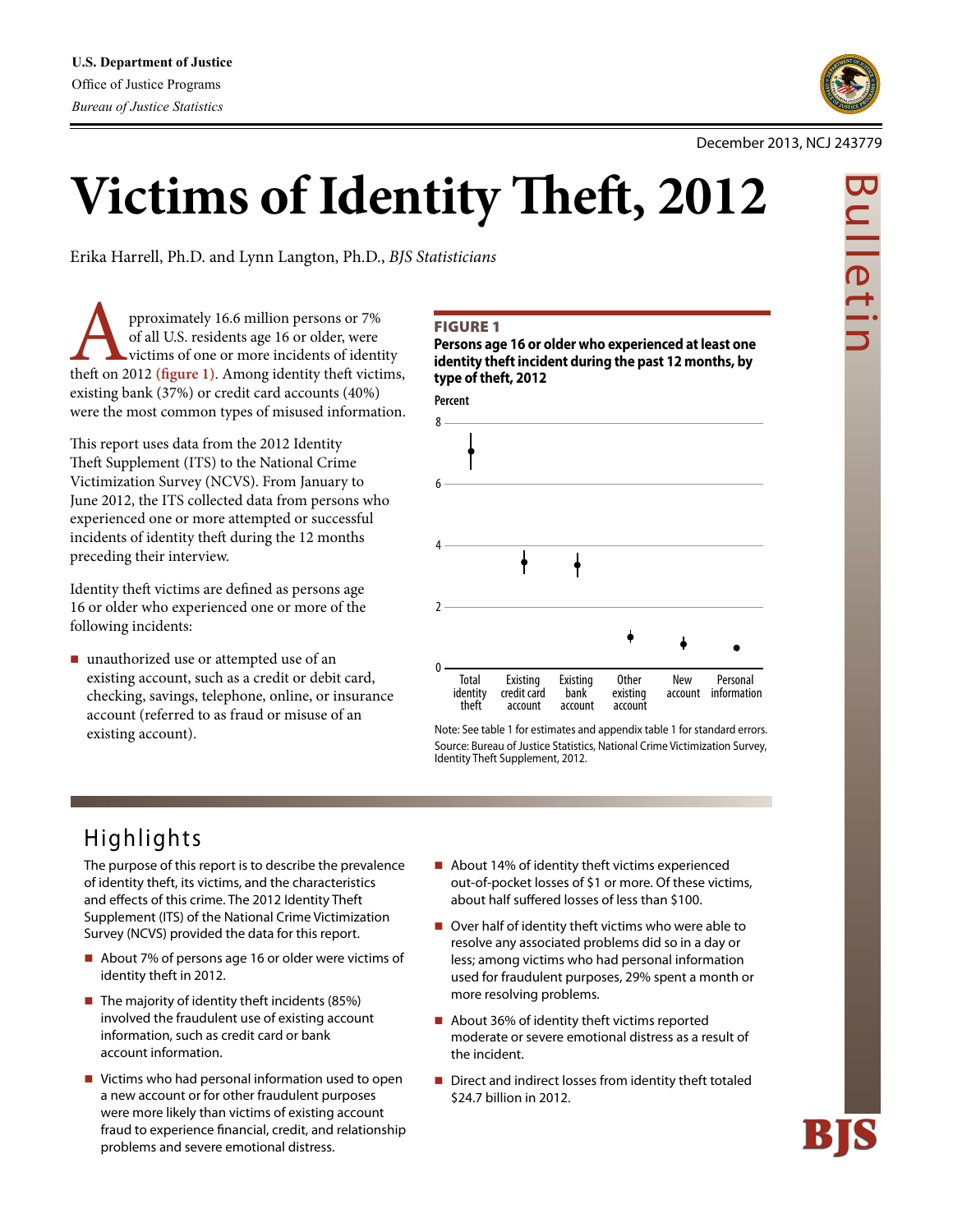- unauthorized use or attempted use of personal information to open a new account, such as a credit or debit card, telephone, checking, savings, loan, or mortgage account (referred to as fraud or misuse of a new account).
- misuse of personal information for a fraudulent purpose, such as getting medical care, a job, or government benefits; renting an apartment or house; or providing false information to law enforcement when charged with a crime or traffic violation (referred to as fraud or misuse of personal information).

This report details the number, percentage, and demographic characteristics of victims who reported one or more incidents of identity theft during a 12-month period. It focuses on the most recent incident experienced to describe victim characteristics and victim responses to identity theft. It describes how the victim discovered the crime; financial losses and other consequences of identity theft, including the amount of time victims spent resolving associated problems; reporting of the incident to credit card companies, credit bureaus, and law enforcement agencies; and the level of distress identity theft victims experienced.

## **For 85% of identity theft victims, the most recent incident involved the unauthorized use of an existing account**

In 2012, the unauthorized misuse or attempted misuse of an existing account was the most common type of identity theft, experienced by 15.3 million persons age 16 or older (6% of

all persons) **(table 1)**. The majority of victims experienced the fraudulent use of their credit cards (7.7 million or 3% of all persons) or bank accounts (7.5 million or 3% of all persons). Another 1.7 million victims (0.7% of all persons) experienced other types of existing account theft, such as misuse or attempted misuse of an existing telephone, online, or insurance account.

An estimated 1.1 million victims (less than 1% of all persons) reported the fraudulent misuse of their information to open a new account, such as a credit card. Another 833,600 victims reported the misuse of their personal information for other fraudulent purposes.

In 2012, 22% of victims experienced multiple incidents of identity theft, while 77% experienced a single incident (not shown).<sup>1</sup> During the single or most recent identity theft incident experienced in 2012, 8% or 1.2 million victims experienced multiple types of identity theft during a single incident. For 66% of victims of multiple types of identity theft, the incident involved the unauthorized use of a combination of existing accounts, such as credit card, checking, savings, telephone, or online accounts. The remaining 34% who experienced multiple types of identity theft during a single incident (less than 3% of all victims) reported some combination of misuse of an existing account, misuse of personal information to open a new account, and personal information used for other fraudulent purposes.

 $\rm ^1A$  bout 1% of victims did not know whether they experienced one or more than one incident.

## Table 1

**Persons age 16 or older who experienced at least one identity theft incident in the past 12 months, by type of theft, 2012**

| Anytime during the past 12 months <sup>a</sup> |                   |                        | Most recent incident <sup>b</sup> |                        |                               |  |  |
|------------------------------------------------|-------------------|------------------------|-----------------------------------|------------------------|-------------------------------|--|--|
| Type of identity theft                         | Number of victims | Percent of all persons | Number of victims                 | Percent of all persons | <b>Percent of all victims</b> |  |  |
| <b>Total</b>                                   | 16,580,500        | 6.7%                   | 16,580,500                        | 6.7%                   | 100%                          |  |  |
| <b>Existing account</b>                        | 15,323,500        | 6.2%                   | 14,022,100                        | 5.7%                   | 84.6%                         |  |  |
| Credit card                                    | 7,698,500         | 3.1                    | 6,676,300                         | 2.7                    | 40.3                          |  |  |
| Bank                                           | 7,470,700         | 3.0                    | 6.191.500                         | 2.5                    | 37.3                          |  |  |
| Other                                          | 1,696,400         | 0.7                    | 1,154,300                         | 0.5                    | 7.0                           |  |  |
| New account                                    | 1,125,100         | 0.5%                   | 683,400                           | 0.3%                   | 4.1%                          |  |  |
| <b>Personal information</b>                    | 833,600           | 0.3%                   | 622,900                           | 0.3%                   | 3.8%                          |  |  |
| Multiple types                                 | $\tilde{}$        | $\tilde{\phantom{a}}$  | 1,252,000                         | 0.5%                   | 7.6%                          |  |  |
| Existing account <sup>b</sup>                  | $\tilde{}$        | $\tilde{\phantom{a}}$  | 824,700                           | 0.3                    | 5.0                           |  |  |
| Other <sup>c</sup>                             | $\tilde{}$        | $\tilde{\phantom{a}}$  | 427,400                           | 0.2                    | 2.6                           |  |  |

Note: Detail may not sum to total due to victims who reported multiple incidents of identity theft and rounding. See appendix table 1 for standard errors.

~Not applicable.

aldentity theft classified as a single type.

<sup>b</sup>Includes victims who experienced two or more of the following: unauthorized use of a credit card, bank account, or other existing account.

<sup>c</sup>Includes victims who experienced two or more of the following: unauthorized use of an existing account, misuse of personal information to open a new account, or misuse of personal information for other fraudulent purposes.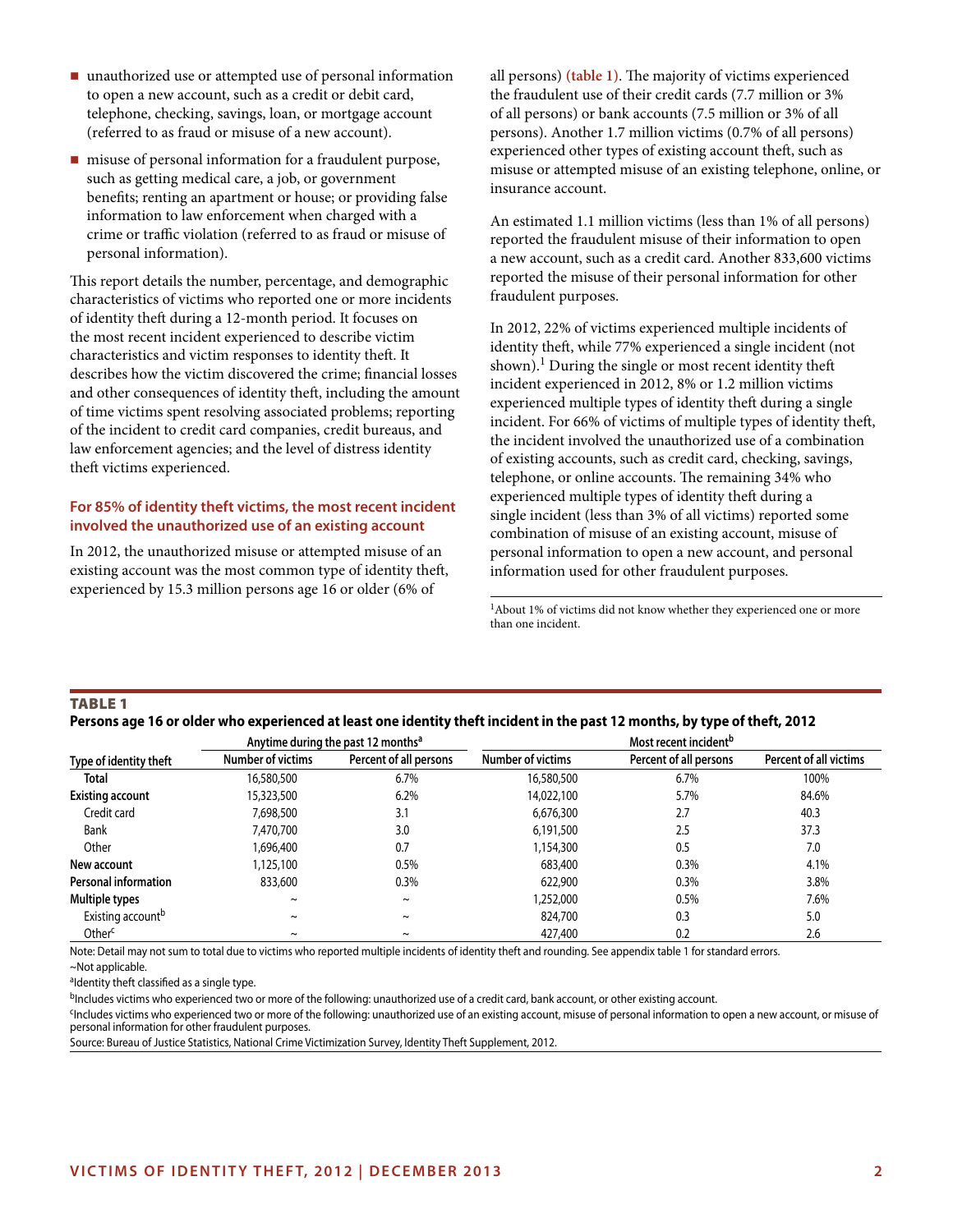## **Persons in households with higher annual incomes were more likely to experience identity theft than persons in lower-income households**

A similar percentage of males and females (7%) experienced identity theft in 2012 **(table 2)**. Across all types of identity theft, prevalence rates did not vary significantly by sex. After accounting for whether a person owned a credit card and bank account, prevalence rates for existing credit card and existing banking account misuse did not vary by sex.

Persons ages 16 to 17 (less than 1%) were the least likely to experience identity theft, followed by persons ages 18 to 24 (5%) and 65 or older (5%). After accounting for credit card ownership, persons ages 16 to 24 were the least likely to experience the misuse of an existing account, while persons age 65 or older had a similar prevalence rate as persons ages 25 to 34. Among those who had a bank account, persons ages 16 to 17 and 65 or older were the least likely to experience banking account fraud.

A greater percentage of white non-Hispanics (7%) experienced identity theft in 2012 than black non-Hispanics (5%) and Hispanics (5%). This relationship also held true for the misuse of an existing credit card account among persons who had a credit card. However, among persons who had a bank account, there were no significant differences in the prevalence of bank account misuse among whites, blacks, and Hispanics.

Overall, persons in the highest income category (those with an annual household income of \$75,000 or more) had a higher prevalence of identity theft than persons in other income brackets. After accounting for credit card ownership, persons in the highest income bracket had the highest rate of existing credit card account misuse. Among persons who had a bank account, there were no significant differences in the prevalence of identity theft across income categories, with the exception of the unknown category.

Table 2

**Persons age 16 or older who experienced at least one identity theft incident during the past 12 months, by victim characteristics, 2012**

|                                |                             |                           |                      |           |                                                               |               |           |                                                                           | New account or                    |                                      |
|--------------------------------|-----------------------------|---------------------------|----------------------|-----------|---------------------------------------------------------------|---------------|-----------|---------------------------------------------------------------------------|-----------------------------------|--------------------------------------|
|                                | Any identity theft          |                           |                      |           | Misuse of existing credit card                                |               |           | Misuse of existing bank account                                           | personal information <sup>a</sup> |                                      |
| Characteristic                 | <b>Number</b><br>of victims | Percent of<br>all persons | Number<br>of victims |           | Percent of Percent of persons<br>all persons with credit card | <b>Number</b> |           | Percent of Percent of persons<br>of victims all persons with bank account | <b>Number</b>                     | Percent of<br>of victims all persons |
| <b>Total</b>                   | 16,580,500                  | 6.7%                      | 7,698,500            | 3.1%      | 4.5%                                                          | 7,470,700     | 3.0%      | 3.5%                                                                      | 1,864,100                         | 0.8%                                 |
| Sex                            |                             |                           |                      |           |                                                               |               |           |                                                                           |                                   |                                      |
| Male                           | 7,902,800                   | 6.6%                      | 3,932,000            | 3.3%      | 4.8%                                                          | 3,320,100     | 2.8%      | 3.3%                                                                      | 851,200                           | 0.7%                                 |
| Female                         | 8,677,700                   | 6.9                       | 3,766,400            | 3.0       | 4.3                                                           | 4,150,600     | 3.3       | 3.8                                                                       | 1,012,900                         | 0.8                                  |
| Age                            |                             |                           |                      |           |                                                               |               |           |                                                                           |                                   |                                      |
| $16 - 17$                      | 35,200!                     | $0.4\%$ !                 | 4,300!               | $0.1\%$ ! | $0.7%$ !                                                      | 16,300!       | $0.2\%$ ! | $0.6\%$ !                                                                 | 5,800!                            | $0.1\%$ !                            |
| $18 - 24$                      | 1,466,400                   | 4.8                       | 331,400              | 1.1       | 2.6                                                           | 937,400       | 3.1       | 4.1                                                                       | 182,400                           | 0.6                                  |
| $25 - 34$                      | 3,293,500                   | 7.8                       | 1,177,500            | 2.8       | 4.1                                                           | 1,718,100     | 4.1       | 4.7                                                                       | 406,700                           | 1.0                                  |
| $35 - 49$                      | 4,914,800                   | 8.0                       | 2,222,100            | 3.6       | 4.8                                                           | 2,344,600     | 3.8       | 4.3                                                                       | 531,900                           | 0.9                                  |
| $50 - 64$                      | 4,739,400                   | 7.8                       | 2,590,400            | 4.2       | 5.4                                                           | 1,853,300     | 3.0       | 3.3                                                                       | 501,500                           | 0.8                                  |
| 65 or older                    | 2,131,100                   | 5.0                       | 1,372,800            | 3.2       | 4.1                                                           | 601,100       | 1.4       | 1.6                                                                       | 235,800                           | 0.6                                  |
| Race/Hispanic origin           |                             |                           |                      |           |                                                               |               |           |                                                                           |                                   |                                      |
| Whiteb                         | 12,417,600                  | 7.3%                      | 6,258,500            | 3.7%      | 4.9%                                                          | 5,295,000     | 3.1%      | 3.4%                                                                      | 1,146,400                         | 0.7%                                 |
| <b>Black</b> b                 | 1,494,100                   | 5.0                       | 301,400              | 1.0       | 2.1                                                           | 896,300       | 3.0       | 4.2                                                                       | 361,500                           | 1.2                                  |
| Hispanic/Latino                | 1,544,100                   | 5.2                       | 509,100              | 1.7       | 3.1                                                           | 834,300       | 2.8       | 3.8                                                                       | 254,000                           | 0.8                                  |
| Other raceb,c                  | 841,400                     | 6.4                       | 523,900              | 4.0       | 5.4                                                           | 302,700       | 2.3       | 2.7                                                                       | 54,000                            | 0.4                                  |
| Two or more races <sup>b</sup> | 270,700                     | 9.0                       | 102,000              | 3.4       | 5.9                                                           | 133,400       | 4.4       | 5.3                                                                       | 48,200                            | 1.6                                  |
| Household income               |                             |                           |                      |           |                                                               |               |           |                                                                           |                                   |                                      |
| \$24,999 or less               | 1,888,000                   | 4.9%                      | 413,200              | 1.1%      | 2.6%                                                          | 1,068,800     | 2.8%      | 3.9%                                                                      | 419,400                           | 1.1%                                 |
| \$25,000-\$49,999              | 2,809,100                   | 5.4                       | 1,026,100            | 2.0       | 3.0                                                           | 1,490,200     | 2.9       | 3.4                                                                       | 443,500                           | 0.9                                  |
| \$50,000-\$74,999              | 2,598,500                   | 7.7                       | 1,084,600            | 3.2       | 4.1                                                           | 1,305,800     | 3.8       | 4.2                                                                       | 259,000                           | 0.8                                  |
| \$75,000 or more               | 6,274,800                   | 10.0                      | 3,668,900            | 5.9       | 6.8                                                           | 2,389,800     | 3.8       | 4.0                                                                       | 426,100                           | 0.7                                  |
| Unknown                        | 3,010,100                   | 5.1                       | 1,505,700            | 2.6       | 3.7                                                           | 1,216,200     | 2.1       | 2.4                                                                       | 316,100                           | 0.5                                  |

Note: Estimates are based on the most recent identity theft incident. Includes successful and attempted identity theft in which the victim experienced no loss. See appendix table 2 for standard errors.

! Interpret with caution; estimate is based on 10 or fewer sample cases or coefficient of variation is greater than 50%.

<sup>a</sup>Includes the misuse of personal information to open a new account or to commit other fraud.

b<sub>Excludes</sub> persons of Hispanic or Latino origin.

<sup>c</sup>Includes persons identifying as American Indian, Alaska Native, Asian, Hawaiian, or other Pacific Islander.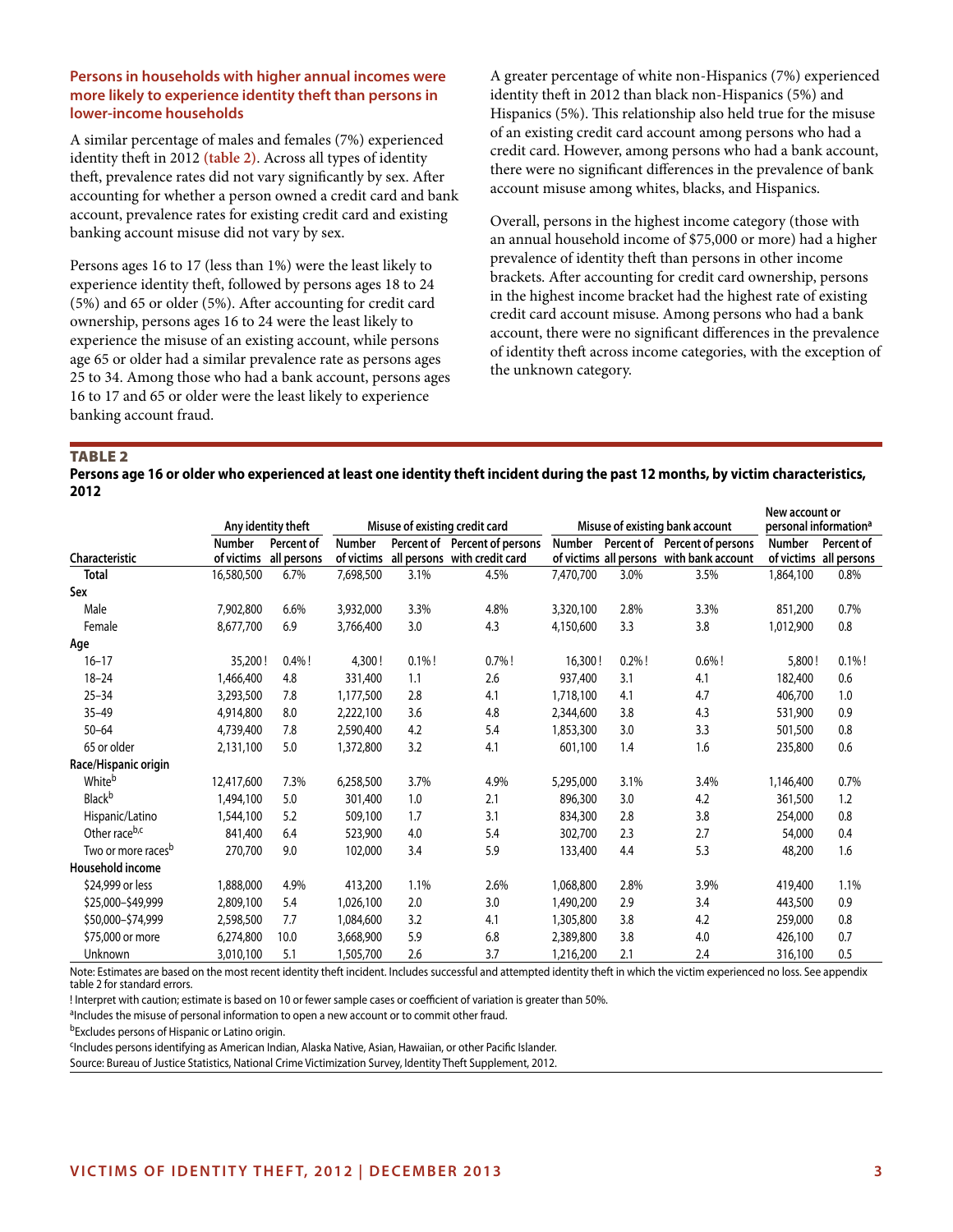## **The most common way victims discovered the identity theft was from contact by a financial institution about a problem**

The way victims discovered that their identifying information was misused varied by the type of identity theft. Among victims who experienced the unauthorized use of an existing account, 45% discovered the identity theft when a financial institution contacted them about suspicious activity on their account **(figure 2)**. In comparison, 15% of victims who

experienced the misuse of personal information to open a new account or for other fraudulent purposes discovered the incident when a financial institution contacted them. Victims of these other types of identity theft were more likely than victims of existing account misuse to discover the incident when another type of company or agency contacted them (21%) or after they received an unpaid bill (13%). Twenty percent of victims of existing account misuse discovered the incident because of fraudulent charges on their account, compared to 8% of victims of other types of identity theft.

## Figure 2 **Most common ways victims discovered identity theft, by type of theft, 2012**

**Percent**



Note: Estimates are based on the most recent incident of identity theft. See appendix table 3 for estimates and standard errors for all ways that victims discovered the identity theft.

\*Includes identity theft incidents involving the misuse of personal information to open a new account or for other fraudulent purposes.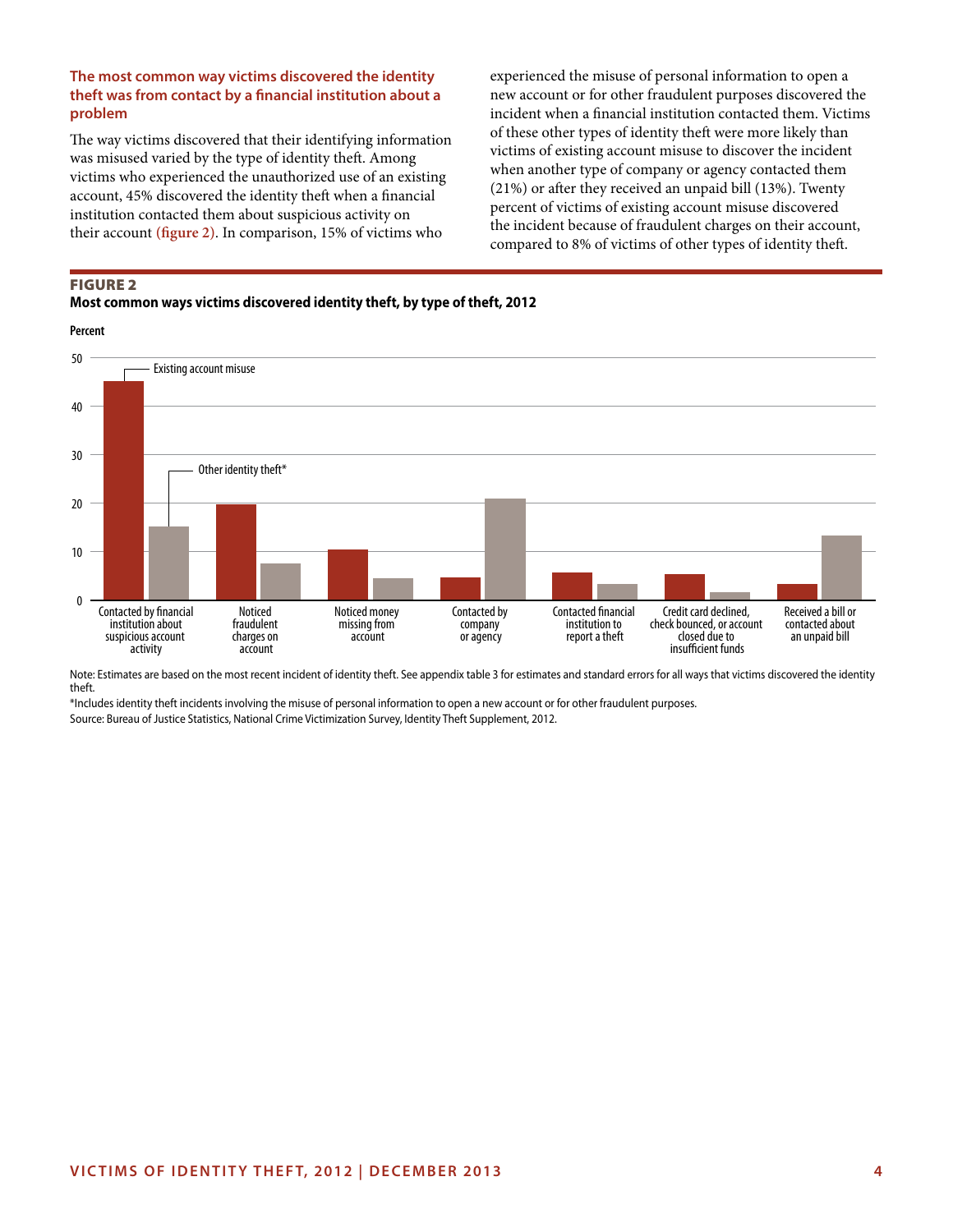## **The majority of identity theft victims did not know how the offender obtained their information**

About 32% of identity theft victims knew how the offender obtained their information **(figure 3)**. Victims who experienced multiple types of identity theft during a single incident (47%) were among the most likely victims to know how the offender obtained the information. Victims who had an existing credit card account misused (24%) were among the least likely to know how the offender obtained the account information. Of the 5.3 million victims who knew how the identity theft occurred, the most common way offenders obtained information (43%) was to steal it during a purchase or other transaction (not shown).

## Figure 3

**Identity theft victims who knew how their personal information was obtained, by type of theft, 2012**



Note: Estimates are based on the most recent incident of identity theft. See appendix table 4 for estimates and standard errors.

\*Includes victims who experienced more than one type of identity theft in a single incident.

Source: Bureau of Justice Statistics, National Crime Victimziation Survey, Identity Theft Supplement, 2012.

## **9 in 10 identity theft victims did not know anything about the offender**

Overall, most identity theft victims (91%) in 2012 did not know anything about the identity of the offender **(table 3)**. However, the percentage of victims who knew something about offender varied depending on the type of identity theft. Victims who had personal information used to open a new account (25%) or for other fraudulent purposes (23%) were more likely than victims of existing account misuse (7%) to know something about the offender. Across all types of identity theft, victims who experienced the misuse of an existing credit card (3%) were the least likely to know something about the offender.

#### TABLE<sub>3</sub>

## **Identity theft victims who knew something about the offender, by type of theft, 2012**

| Type of identity theft        | Victim knew something about the offender |
|-------------------------------|------------------------------------------|
| Total                         | 8.6%                                     |
| <b>Existing account</b>       | 6.6                                      |
| Credit card                   | 2.7                                      |
| Bank                          | 9.2                                      |
| Other                         | 15.9                                     |
| New account                   | 24.6                                     |
| <b>Personal information</b>   | 22.9                                     |
| Multiple types                | 15.1                                     |
| Existing account <sup>a</sup> | 11.0                                     |
| Other <sup>b</sup>            | 23.1                                     |

Note: Estimates are based on the most recent incident of identity theft. See appendix table 5 for standard errors.

aIncludes victims who experienced two or more of the following: unauthorized use of a credit card, bank account, or other existing account.

bIncludes victims who experienced two or more of the following: unauthorized use of an existing account, misuse of personal information to open a new account, or misuse of personal information for other fraudulent purposes.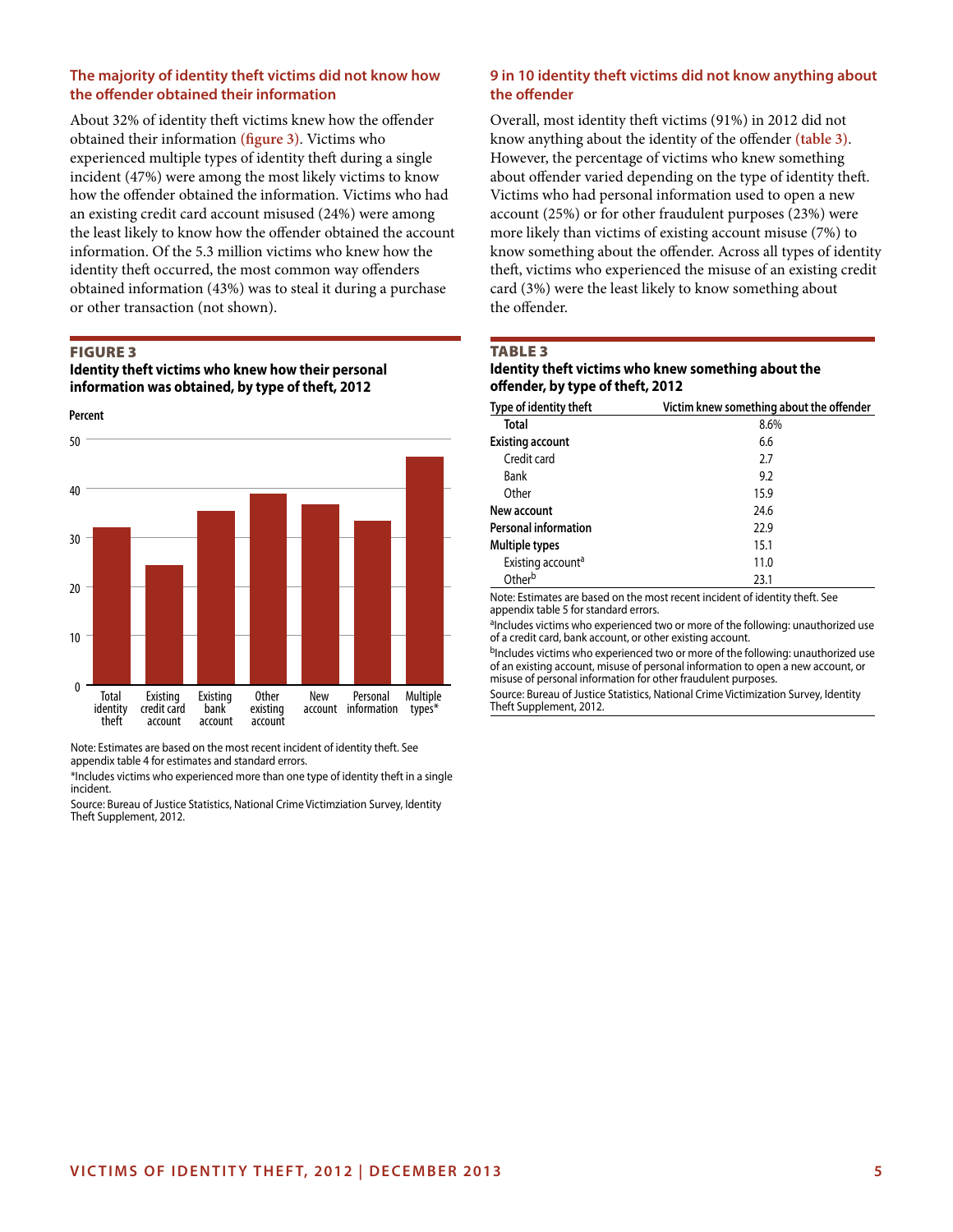## **Two-thirds of identity theft victims reported a direct financial loss**

The economic impact of identity theft is comprised of direct and indirect financial loss. Direct financial loss, the majority of the total loss associated with identity theft, refers to the monetary amount the offender obtained from misusing the victim's account or personal information, including the estimated value of goods, services, or cash obtained. Indirect loss includes any other costs caused by the identity theft, such as legal fees, bounced checks, and other miscellaneous expenses (e.g., postage, phone calls, or notary fees). Direct and indirect losses do not necessarily reflect personal losses to victims, as victims may be reimbursed for some or all of the direct and indirect losses.

In 2012, 68% of identity theft victims reported a combined direct and indirect financial loss associated with the most recent incident (appendix table 8). Overall, victims who experienced a direct and indirect financial loss of at least \$1 lost an average of \$1,769 with a median loss of \$300.

The amount of financial loss varied by the type of identity theft. Approximately 69% of credit card fraud, 74% of bank fraud, 46% of new account fraud, and 38% of personal information fraud victims experienced a financial loss during the past 12 months. Of those victims who experienced multiple types of identity theft, 69% reported a financial loss.

In 2012, 66% of the 16.6 million victims of identity theft reported a direct financial loss as a result of the identity theft incident. About 68% of credit card fraud victims, 74% of bank fraud victims, 42% of new account fraud victims, and 32% of personal information fraud victims reported that the offender obtained money, goods, or services. Of those victims who experienced multiple types of identity theft, 67% reported a direct financial loss associated with the incident.

Of those who reported a direct financial loss, victims who experienced the misuse of their personal information reported a mean direct loss of \$9,650 and a median direct loss of \$1,900. Victims of new account fraud incurred an average loss per incident of \$7,135 and a median loss of \$600. Victims of multiple types of fraud reported an average direct loss of \$2,140 with a median direct loss of \$400, while victims of existing account misuse had an average loss of \$1,003 per incident with a median direct loss of \$200.

In addition to any direct financial loss, 6% of all identity theft victims reported indirect losses associated with the most recent incident of identity theft. Victims who suffered an indirect loss of at least \$1 reported an average indirect loss of \$4,168, with a median of \$30. With the exception of victims of personal information fraud, identity theft victims who reported indirect financial loss had a median indirect loss of \$100 or less.

## **Direct and indirect identity theft losses totaled \$24.7 billion in 2012**

Identity theft victims reported a total of \$24.7 billion in direct and indirect losses attributed to all incidents of identity theft experienced in 2012 **(table 4)**. 2 These losses exceeded the \$14 billion victims lost from all other property crimes (burglary, motor vehicle theft, and theft) measured by the National Crime Victimization Survey in 2012. Identity theft losses were over 4 times greater than losses due to stolen money and property in burglaries (\$5.2 billion) and theft (\$5.7 billion), and eight times the total losses associated with motor vehicle theft (\$3.1 billion).

2For victims who experienced multiple incidents of identity theft, the total includes losses from all incidents experienced during the past 12 months.

## TABLE<sub>4</sub>

## **Mean, median, and total losses attributed to identity theft and property crime, 2012**

|                             | Mean    | Median | Total (in<br>thousands) |
|-----------------------------|---------|--------|-------------------------|
| Identity theft <sup>a</sup> | \$2,183 | \$300  | \$24,696,300            |
| Property crime <sup>b</sup> | \$915   | \$150  | \$13,991,700            |
| <b>Burglary</b>             | 2,378   | 600    | 5,234,800               |
| Motor vehicle theft         | 7.963   | 4,000  | 3.079.900               |
| Theft                       | 447     | 100    | 5,677,000               |

Note: See appendix table 6 for standard errors.

aBased on 11.3 million persons 16 or older who experienced one or more incidents of identity theft with known losses of \$1 or more.

<sup>b</sup>Based on 15.3 million household property crimes, 2.2 million burglaries, 400,000 motor vehicle thefts, and 12.7 million household thefts with known losses of \$1 or more. In 2012, 19% of completed burglaries had unknown loss amounts.

Source: Bureau of Justice Statistics, National Crime Victimization Survey, 2012, and National Crime Victimization Survey, Identity Theft Supplement, 2012.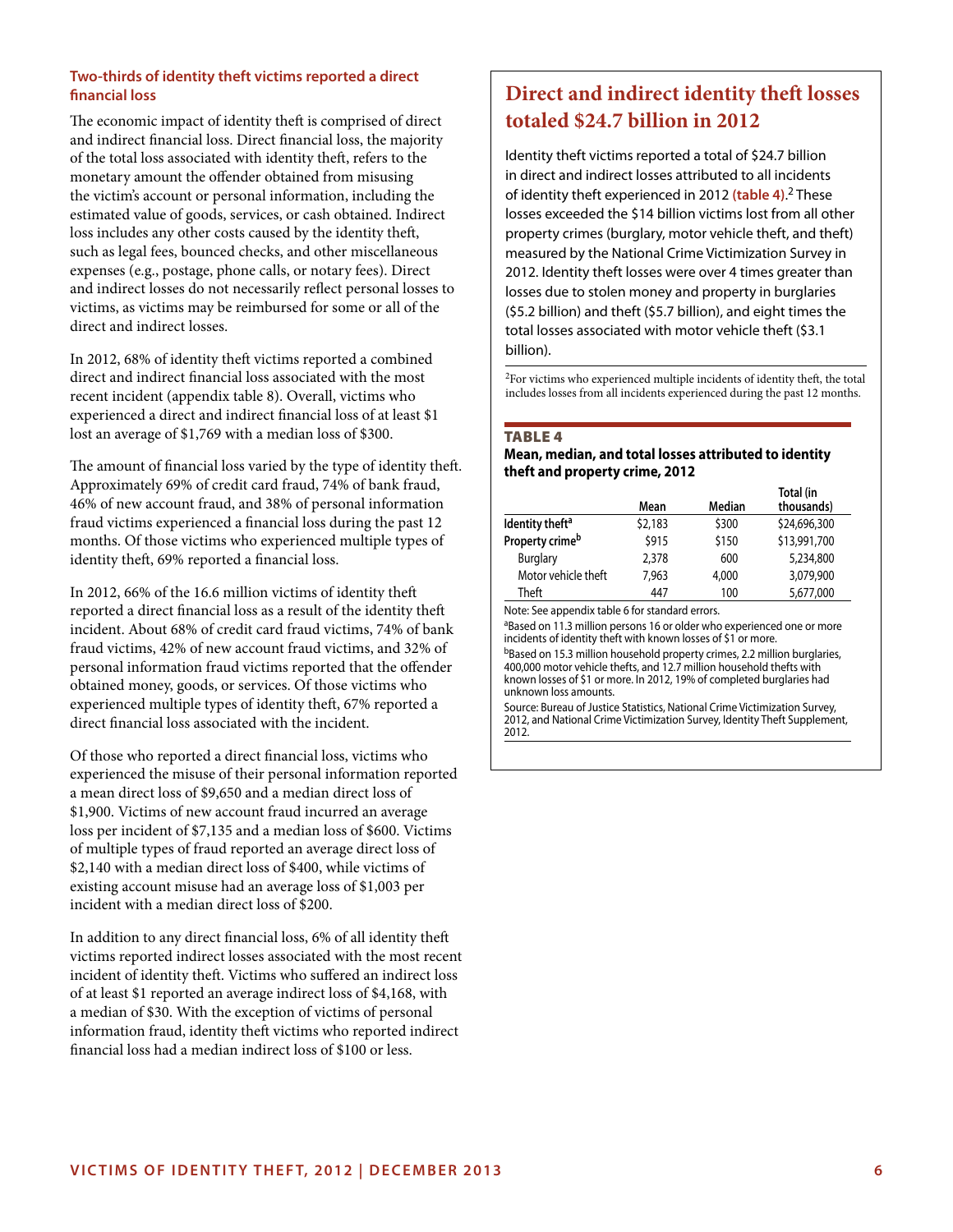## **In 2012, 14% of identity theft victims suffered an out-ofpocket financial loss**

In some instances, a company (e.g., credit card or insurance company) may reimburse some or all of the financial loss, reducing or eliminating the out-of-pocket losses for victims. At the time of the interview, 14% of victims of identity theft had experienced personal out-of-pocket financial losses of \$1 or more. Of these victims who suffered an out-of-pocket financial loss, 49% had total losses of \$99 or less **(figure 4)**. About 18% of victims reported out-of-pocket expenses of \$100 to \$249. An additional 16% of identity theft victims reported that out-ofpocket expenses of \$1,000 or more.

## **Victims of identity theft who experienced existing account misuse were the least likely to have credit-related problems**

In addition to suffering monetary losses, some identity theft victims experienced other financial and legal problems. They paid higher interest rates on credit cards, they were turned down for loans or other credit, their utilities were turned off, or they were the subject of criminal proceedings. Victims who experienced the misuse of an existing account were generally less likely to experience financial and legal problems as a result of the incident than victims who had other personal information misused. In 2012, 2% of victims of existing account misuse experienced problems with debt collectors, compared to 17% of victims who had personal information misused **(figure 5)**. Two percent of victims of existing account misuse experienced

credit-related problems (e.g., higher interest rates or repeatedly having to correct information on a credit report), compared to 12% of victims of other types of identity theft. Less than 1% of victims of existing account misuse and 3% of victims of other types of identity theft had utilities cut off or service denied, legal problems (e.g., being arrested), or other problems (e.g., income tax issues).

## Figure 4

## **Total out-of-pocket loss for identity theft victims experiencing a loss of \$1 or more, 2012**

**Percent**



Note: Financial loss is computed from the 14% of identity theft victims who experienced a personal loss of at least \$1. Estimates are based on the most recent incident of identity theft. See appendix table 7 for estimates and standard errors. Source: Bureau of Justice Statistics, National Crime Victimization Survey, Identity Theft Supplement, 2012.

## Figure 5 **Victims who experienced financial or legal problems as a result identity theft, by type of theft, 2012**



Note: Estimates are based on the most recent identity theft incident. See appendix table 10 for estimates and standard errors.

<sup>a</sup>Includes victims who experienced multiple types of existing account misuse.

bIncludes identity theft incidents involving the misuse of personal information to open a new account or for other fraudulent purposes.

Fincludes problems such as having to correct the same information on a credit report repeatedly, being turned down for credit or loans, or paying higher interest rates. dIncludes problems such as being turned down for a checking account or having checks bounce.

eIncludes being the subject of a lawsuit or other criminal proceedings, or being arrested.

<sup>f</sup>Includes problems such as being turned down for a job, losing a job, or problems with income taxes.

Source: Bureau of Justice Statistics, National Crime Victimization Survey, Identity Theft Supplement, 2012.

## **Victims of identity theft, 2012 | DECember 2013 7**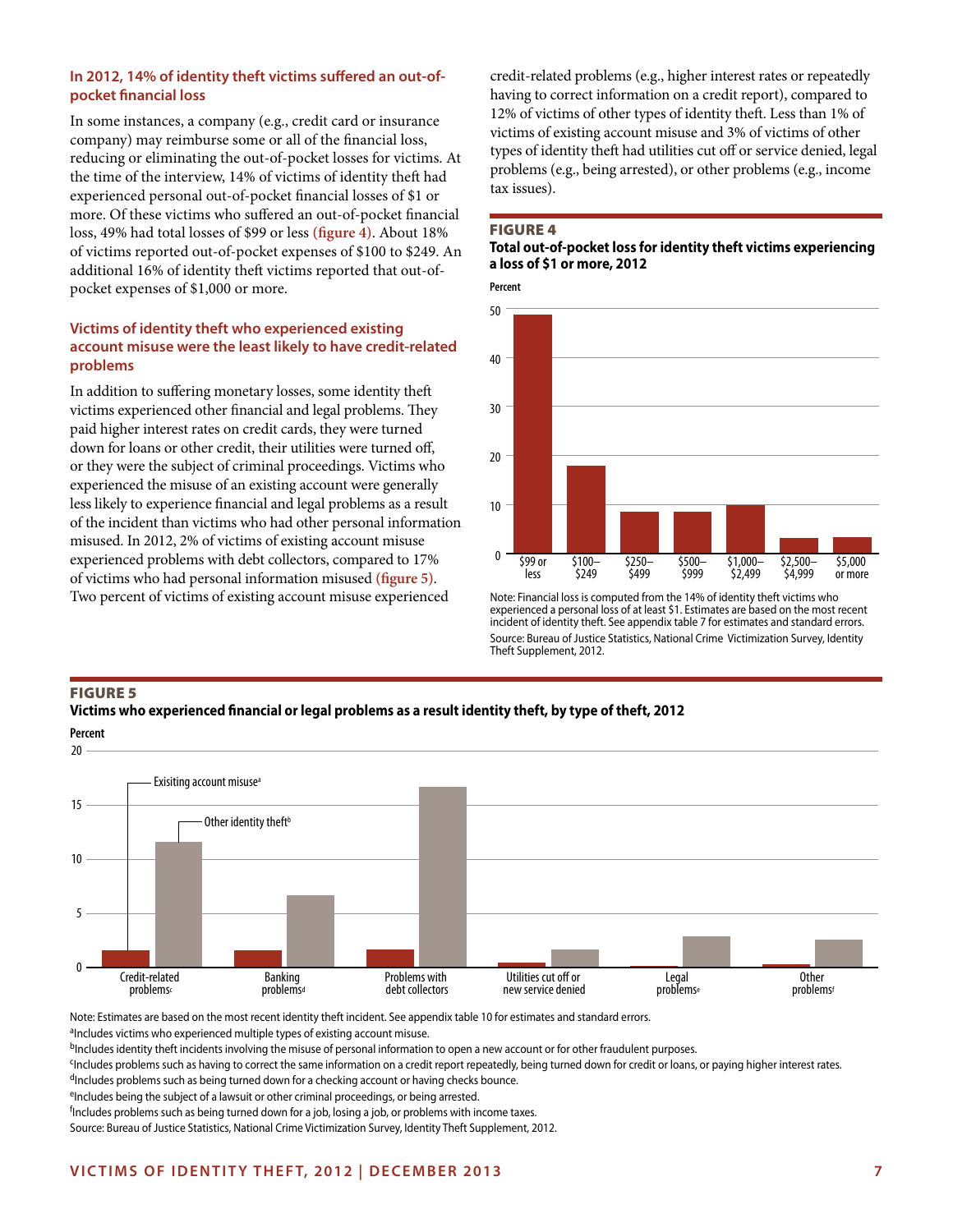## **Identity theft victims were less likely than violent crime victims to have significant school, work, or relationship problems as a result of the crime**

The 2012 NCVS asked victims of violent crime (including rape or sexual assault, robbery, aggravated assault, and simple assault) about the impact of the victimization on work, school, and personal relationships, and the amount of emotional distress it caused. Compared to violent crime victims surveyed in 2012, a lower percentage of identity theft victims reported significant problems at work or school or with family members or friends due to the incident **(figure 6)**. About 1% of identity theft victims reported significant problems at work or school, compared to 12% of violent crime victims. Similarly, 4% of

identity theft victims reported significant problems with family members or friends, compared to 19% of violent crime victims.

The percentage of identity theft victims who reported significant problems at work or school as a result of the incident varied by type of identity theft. About 6% of victims who had personal information used to open a new account reported significant problems at work or school, compared to about 1% of victims of existing credit card and bank account misuse (appendix table 11). The largest percentage of identity theft victims who had significant problems with family or friends had their personal information used to create new accounts (10%) or for other fraudulent purposes (10%).

## Figure 6





Note: Estimates are based on the most recent incident of identity theft. Victims reported their perceptions of whether the victimization led to significant problems and problems at work or school with family and friends. Total violent crime includes rape/sexual assault, robbery, aggravated assault, and simple assault. Includes violent crime victims (14%) with missing information on relationship, work, and school problems due to crime. See appendix table 11 for estimates and appendix table 12 for standard errors.

\*Includes victims who experienced more than one type of identity theft in a single incident.

<sup>a</sup>Includes victims reporting significant problems with family members or friends, including getting into more arguments or fights than before, not feeling able to trust them as much, or not feeling as close to them as before the crime.

bIncludes victims reporting significant problems with job or school, such as trouble with boss, coworker, or peers.

Source: Bureau of Justice Statistics, National Crime Victimization Survey, 2012, and National Crime Victimization Survey, Identity Theft Supplement, 2012.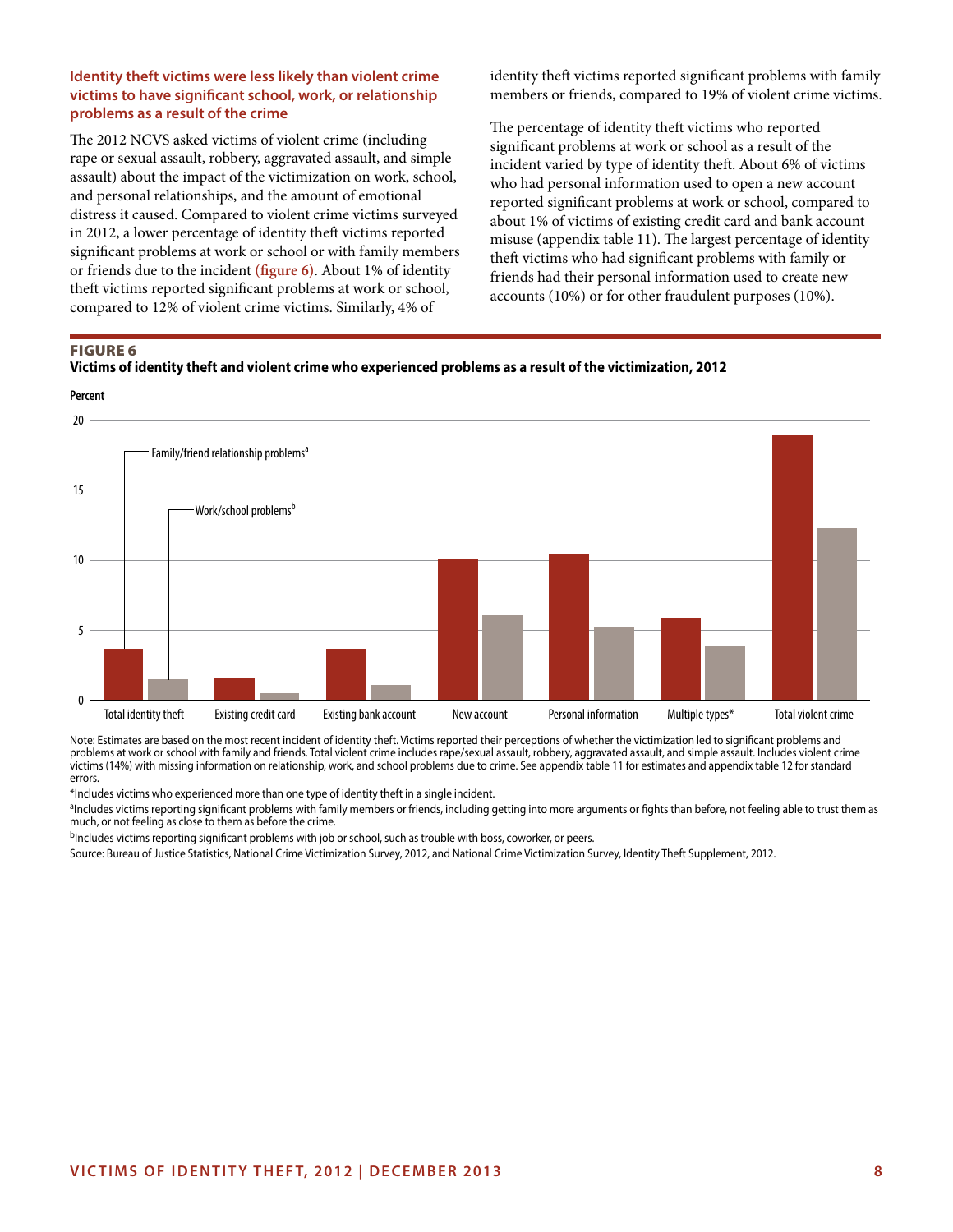Identity theft victims (10%) were also less likely than violent crime victims (29%) to report that the victimization was severely distressing **(figure 7)**. However, the level of emotional distress varied by type of identity theft. Thirty-two percent of

victims of personal information fraud reported that they found the incident severely distressing, compared to 5% of credit card fraud victims. Twenty-two percent of victims of new account fraud reported that the crime was severely distressing.

#### Figure 7 **Level of emotional distress reported by identity theft and violent crime victims, 2012**



Note: Estimates are based on the most recent incident of identity theft. Victims reported whether they found the victimization to be not at all distressing, mildly distressing, moderately distressing, or severly distressing. Detail may not sum to total due to rounding. Excludes identity theft victims (less than 1%) and violent crime victims (15%) with missing data on emotional distress. See appendix table 11 for estimates and appendix table 12 for standard errors.

\*Includes victims who experienced more than one type of identity theft in a single incident.

Source: Bureau of Justice Statistics, National Crime Victimization Survey, 2012, and National Crime Victimization Survey, Identity Theft Supplement, 2012.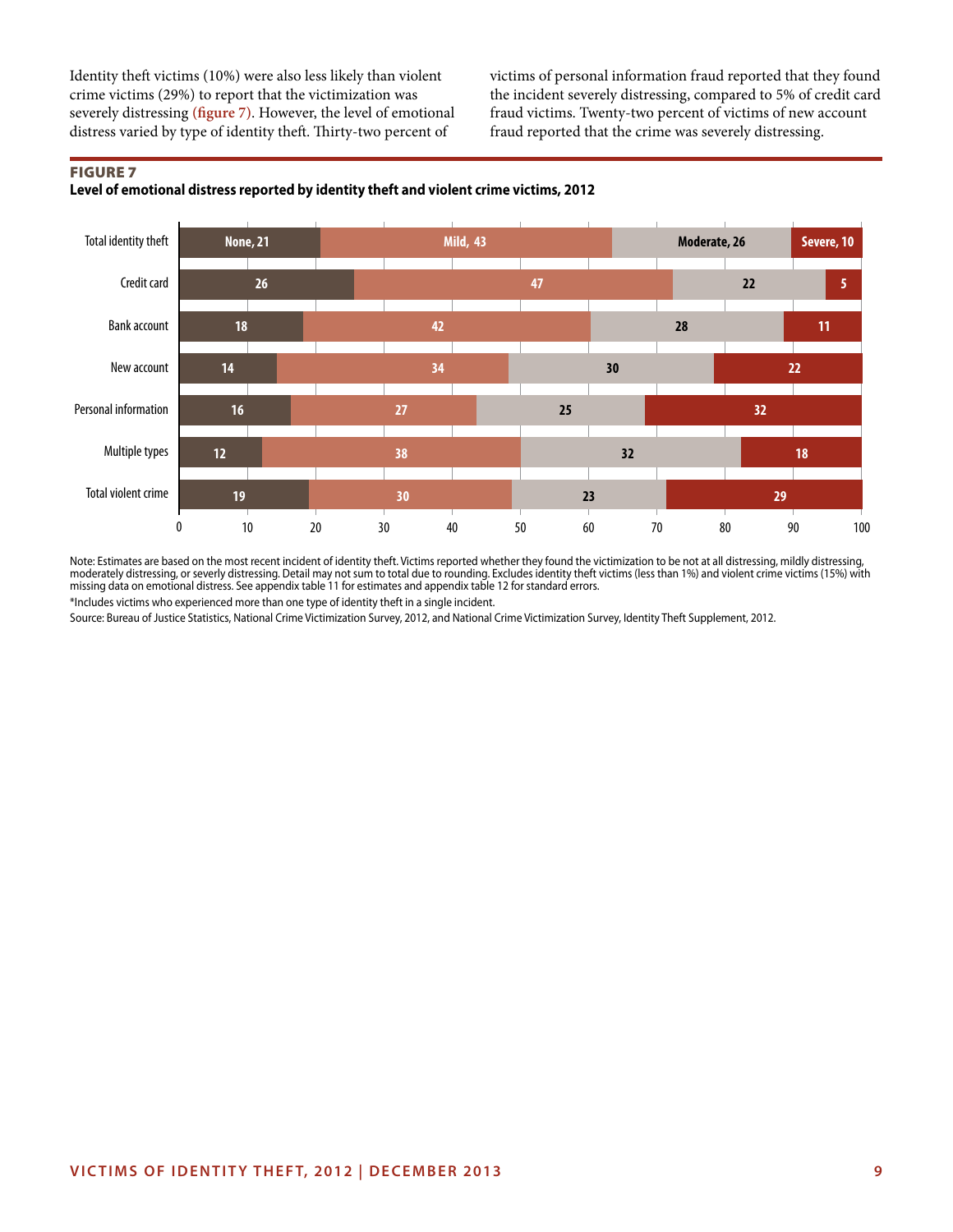## **The majority of identity theft victims spent a day or less resolving associated financial and credit problems**

At the time of the interview, 86% of identity theft victims had resolved any problems associated with the incident (appendix table 13). Of these, the majority spent a day or less clearing up the problems, while about 10% spent more than a month **(figure 8)**. Victims of the misuse of existing accounts (54%) were more likely to resolve any associated financial and credit problems within a day, compared to victims of new account fraud (42%) and victims of multiple types of identity theft (36%). Among victims who had resolved all problems associated with the identity theft, 29% who experienced the

misuse of personal information for fraudulent purposes spent over a month clearing up the problems, compared to 9% of victims of existing account misuse.

Whether identity theft victims had resolved associated problems or not at the time of the interview, victims reported spending an average of about 9 hours clearing up the issues. Victims of existing credit card account misuse spent an average of 3 hours resolving problems, while victims whose personal information was used to open a new account or for other fraudulent purposes spent an average of about 30 hours resolving all problems (not shown).

## Figure 8

## **Length of time spent resolving financial and credit problems associated with identity theft, by type of identity theft, 2012**



Note: Estimates are based on the most recent incident of identity theft. See appendix table 13 for estimates and appendix table 14 for standard errors. \*Includes victims who experienced more than one type of identity theft in a single incident.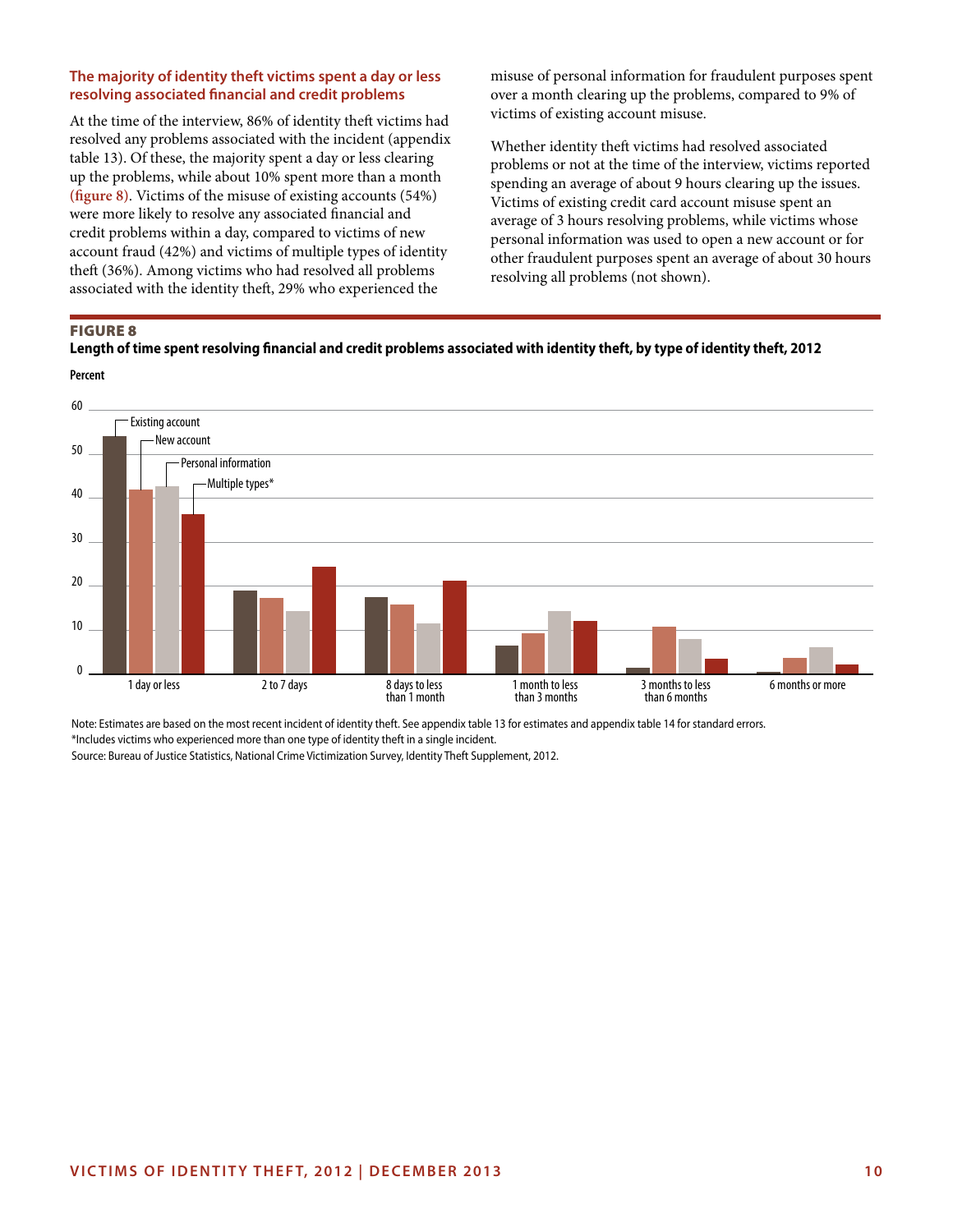## **14% of persons experienced identity theft at some point during their lives**

Resolving the problems caused by identity theft may take more than a year for some victims. Of the 20.3 million persons age 16 or older who experienced the misuse of existing accounts or other personal information prior to 2012, 7% were still resolving the problems associated with the identity theft more than a year later **(table 5)**. A greater percentage of persons who experienced the misuse of personal information to open a new account (16%) or for other fraudulent purposes (15%) prior to 2012 had unresolved problems more than a year later, compared to persons who experienced existing account misuse (4%).

Overall, 14% of persons age 16 or older, or 34.2 million persons, experienced one or more incidents of identity theft during their lives. The lifetime prevalence rate for identity theft varied to some degree with age. Younger persons, ages 16 to 17 (1%) and 18 to 24 (7%) and persons ages 65 or older (11%) had the lowest lifetime prevalence rates, while between 15% and 17% of persons ages 25 to 64 experienced identity theft at some point in their lives (not shown in table).

**TABLE 5** 

**Persons age 16 or older who experienced identity theft at any point in their lives, type of identity theft they experienced outside of the past year, and ongoing problems from identity theft that occurred outside of the past year, 2012**

|                                                                               | Number of persons | Percent of<br>all persons | Percent with unresolved problems<br>resulting from identity theft <sup>a</sup> |
|-------------------------------------------------------------------------------|-------------------|---------------------------|--------------------------------------------------------------------------------|
| Experienced at least one incident of identity theft during lifetime           |                   |                           |                                                                                |
| No                                                                            | 211,327,500       | 86.0%                     | $\tilde{}$                                                                     |
| Yes                                                                           | 34,237,400        | 13.9                      | 7.8%                                                                           |
| Experienced at least one incident of identity theft outside of past 12 months |                   |                           |                                                                                |
| No                                                                            | 225,127,300       | 91.6%                     | $\sim$                                                                         |
| Yes                                                                           | 20,334,600        | 8.3                       | 7.3%                                                                           |
| Type of identity theft experienced                                            |                   |                           |                                                                                |
| Existing account                                                              | 15,311,100        | 6.2%                      | 4.0%                                                                           |
| Credit card                                                                   | 8,860,400         | 2.3                       | 2.8                                                                            |
| Bank account                                                                  | 5,721,700         | 3.6                       | 5.9                                                                            |
| Other account                                                                 | 729,000           | 0.3                       | 7.7                                                                            |
| New account                                                                   | 1,585,100         | 0.6                       | 16.1                                                                           |
| Personal information                                                          | 1,947,700         | 0.8                       | 14.9                                                                           |
| Multiple types                                                                | 1,450,300         | 0.6%                      | 20.6%                                                                          |
| Existing accounts <sup>b</sup>                                                | 572,800           | 0.2                       | 11.1                                                                           |
| Other <sup>c</sup>                                                            | 877,500           | 0.4                       | 26.7                                                                           |

Note: Detail may not sum to same population total due to a small number of victims who did not know whether they experienced identity theft during the lifetime or outside of the past 12 months. See appendix table 15 for standard errors.

~Not applicable.

aBased on number of persons who experienced the identity theft.

bIncludes victims who experienced two or more of the following: unauthorized use of a credit card, bank account, or other existing account.

<sup>c</sup>Includes victims who experienced two or more of the following: unauthorized use of an existing account, misuse of personal information to open a new account, or misuse of personal information for other fraudulent purposes.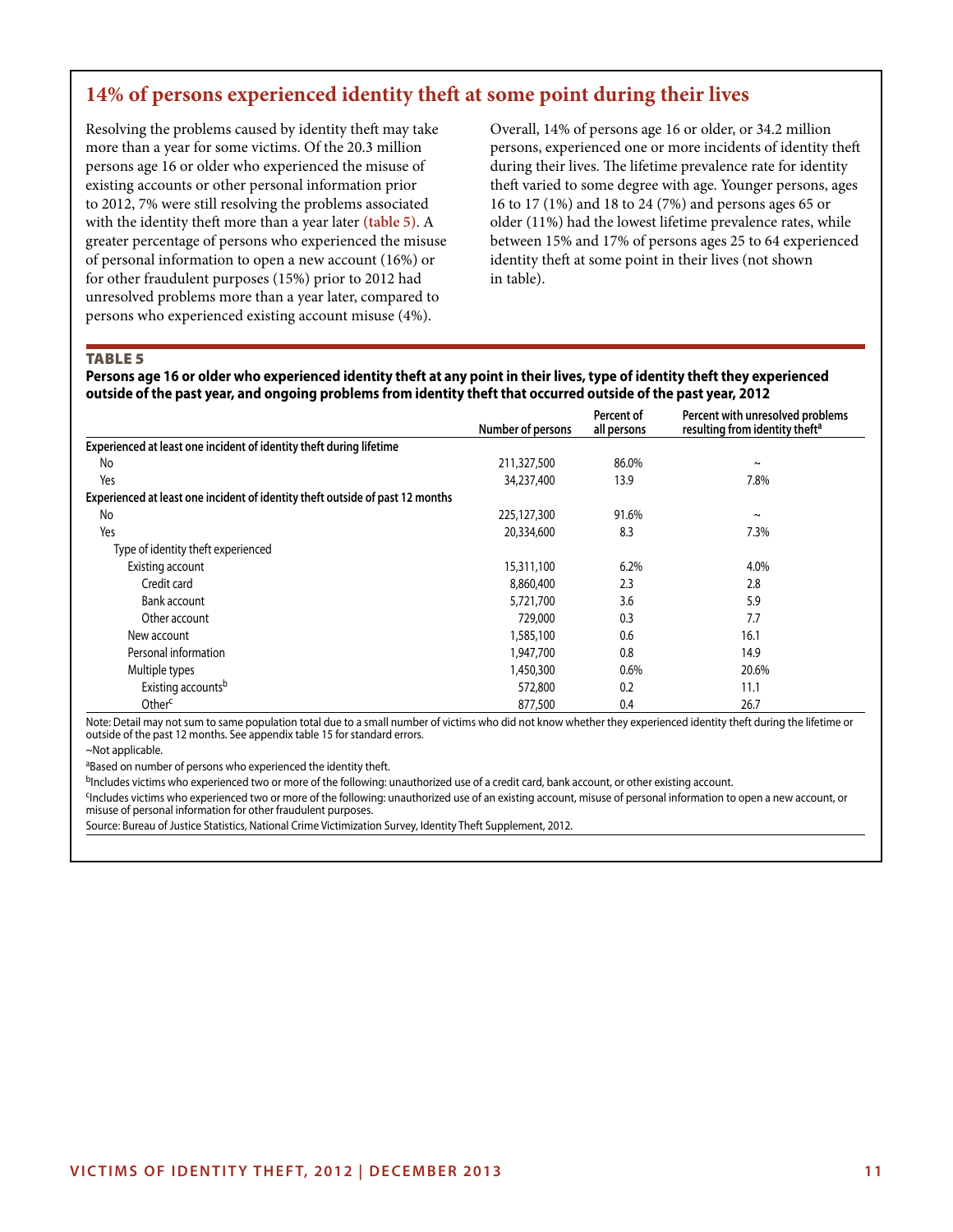## **The level of emotional distress victims experienced was related to the length of time they spent resolving problems**

Victims who spent more time resolving the financial and credit-related problems associated with the identity theft incident were more likely to experience problems with work and other relationships and severe emotional distress than victims who were able to resolve the problems relatively quickly. Among identity theft victims who spent 6 months or more resolving financial and credit problems due to the theft, 47% experienced severe emotional distress **(figure 9)**. In comparison, 4% of victims who spent a day or less clearing up problems reported that the incident was severely distressing. Similarly, 14% of victims who spent 6 months or more resolving issues related to the identity theft reported having significant problems with family members or friends, compared to about 2% of victims who spent a day or less resolving problems.

## **Fewer than 1 in 10 identity theft victims reported the incident to police**

In 2012, about 9% of identity theft victims reported the incident to police **(figure 10)**. Victims of personal information fraud were the most likely to report the incident to police (40%), followed new account fraud victims (23%) and victims of multiple types of identity theft (22%). Fewer than 10% of victims of existing credit card (4%), existing bank account (9%), and other existing account misuse (6%) reported the incident to police.

## Figure 10

## **Identity theft victims who reported the incident to police, by type of identity theft, 2012**

**Percent** 



Note: Estimates are based on the most recent identity theft incident. See appendix table 17 for estimates and reasons victims did not report to police. See appendix table 18 for standard errors.

\*Includes victims who experienced more than one type of identity theft in a single incident.

Source: Bureau of Justice Statistics, National Crime Victimization Survey, Identity Theft Supplement, 2012.

## Figure 9

## **Identity theft victims who reported work/school or family/friend problems or distress, by length of time spent resolving associated financial and credit problems, 2012**



Note: Estimates are based on the most recent incident of identity theft. See appendix table 16 for estimates and standard errors.

aIncludes victims reporting significant problems with job or school, such as trouble with boss, coworker, or peers.

<sup>b</sup>Includes victims reporting significant problems with family members or friends, including getting into more arguments or fights than before, not feeling able to trust them as much, or not feeling as close to them as before the crime.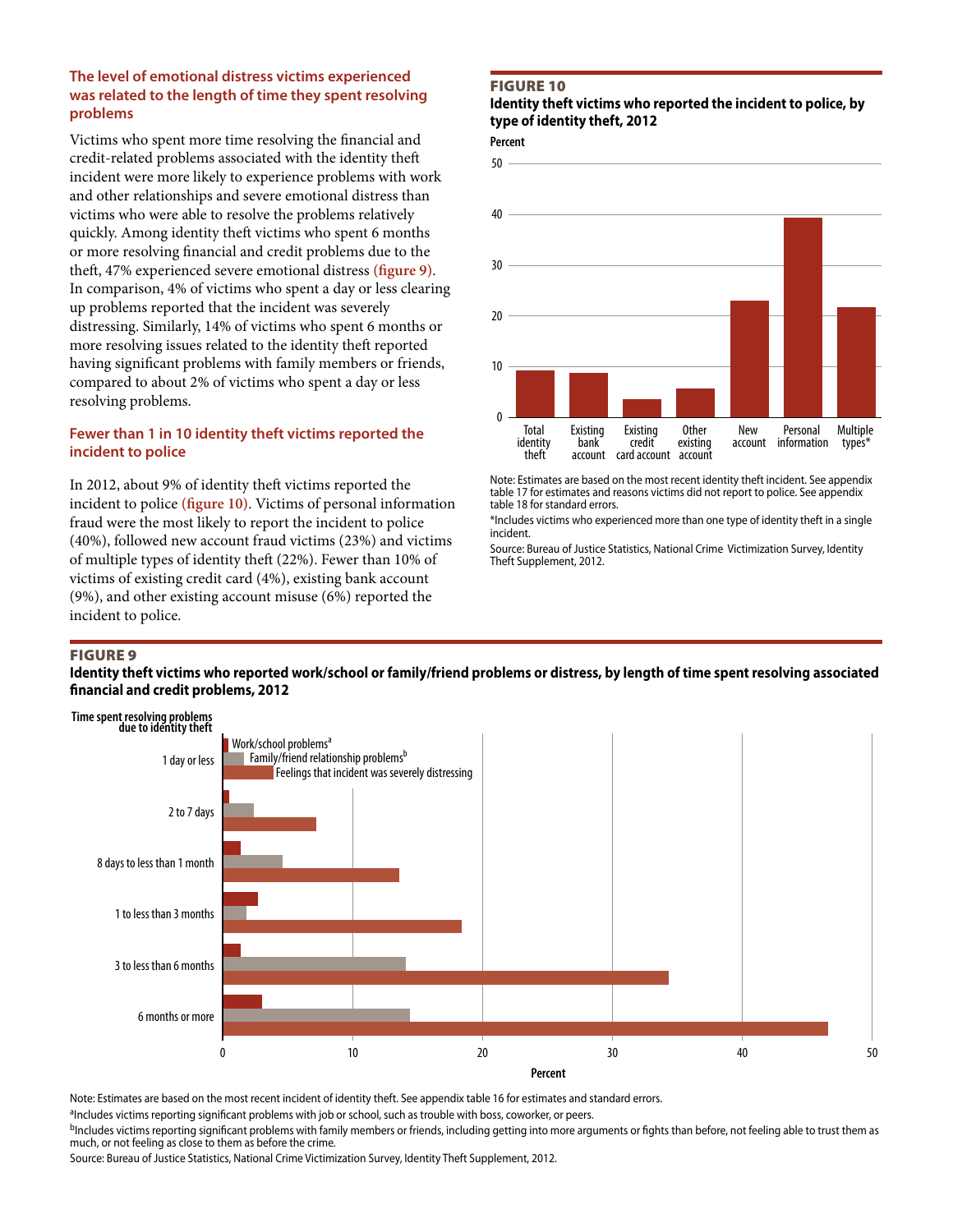The 91% of identity theft victims who did not report an incident to police offered a variety of reasons for not reporting (appendix table 17). Among all victims who did not report the incident to police, the most common reason was that the victim handled it another way (58%). About a third (29%) of nonreporting victims did not contact police because they suffered no monetary loss. One in five nonreporting victims did not think that the police could help and another 15% did not know how to report the incident to law enforcement.

## **Of the 9% of identity theft victims who contacted a credit bureau, 7 in 10 placed a fraud alert on their credit report**

In 2012, 88% of all victims of identity theft reported the incident to one or more nonlaw enforcement agencies, either government or commercial (not shown). About 86% of identity theft victims contacted a credit card company or bank to report misuse or attempted misuse of an account or personal information (appendix table 19). Six percent of all identity theft victims contacted a credit monitoring service, 3% contacted an agency that issues identity documentation, (e.g., Social Security Administration or an agency that issues drivers' licenses), 1% contacted the Federal Trade Commission, and 1% contacted a government consumer affairs agency or other consumer protection organization, (e.g., Better Business Bureau).

Nine percent of identity theft victims contacted a credit bureau to report the incident. Victims whose identifying information was fraudulently used to open a new account (30%) were most likely to contact a credit bureau, followed by victims of multiple types of theft (20%) and victims whose personal information was used for other fraudulent purposes (19%).

Victims of any type of identity theft who contacted a credit bureau could take several different actions. About 70% of victims who contacted a credit bureau placed a fraud alert on their credit report **(figure 11)**. Two-thirds (66%) of victims who contacted a credit bureau requested a credit report, 41% requested corrections to their credit report, 38% placed a freeze on their credit report, and 19% provided a police report to the credit bureau.

## Figure 11





Note: Estimates are based on victims who contacted a credit bureau regarding the most recent incident of identity theft experienced within the past 12 months. Details sum to more than 100% because some victims took multiple actions with the credit bureau. See appendix table 19 for estimates and appendix table 20 for standard errors. Source: Bureau of Justice Statistics, National Crime Victimization Survey, Identity Theft Supplement, 2012.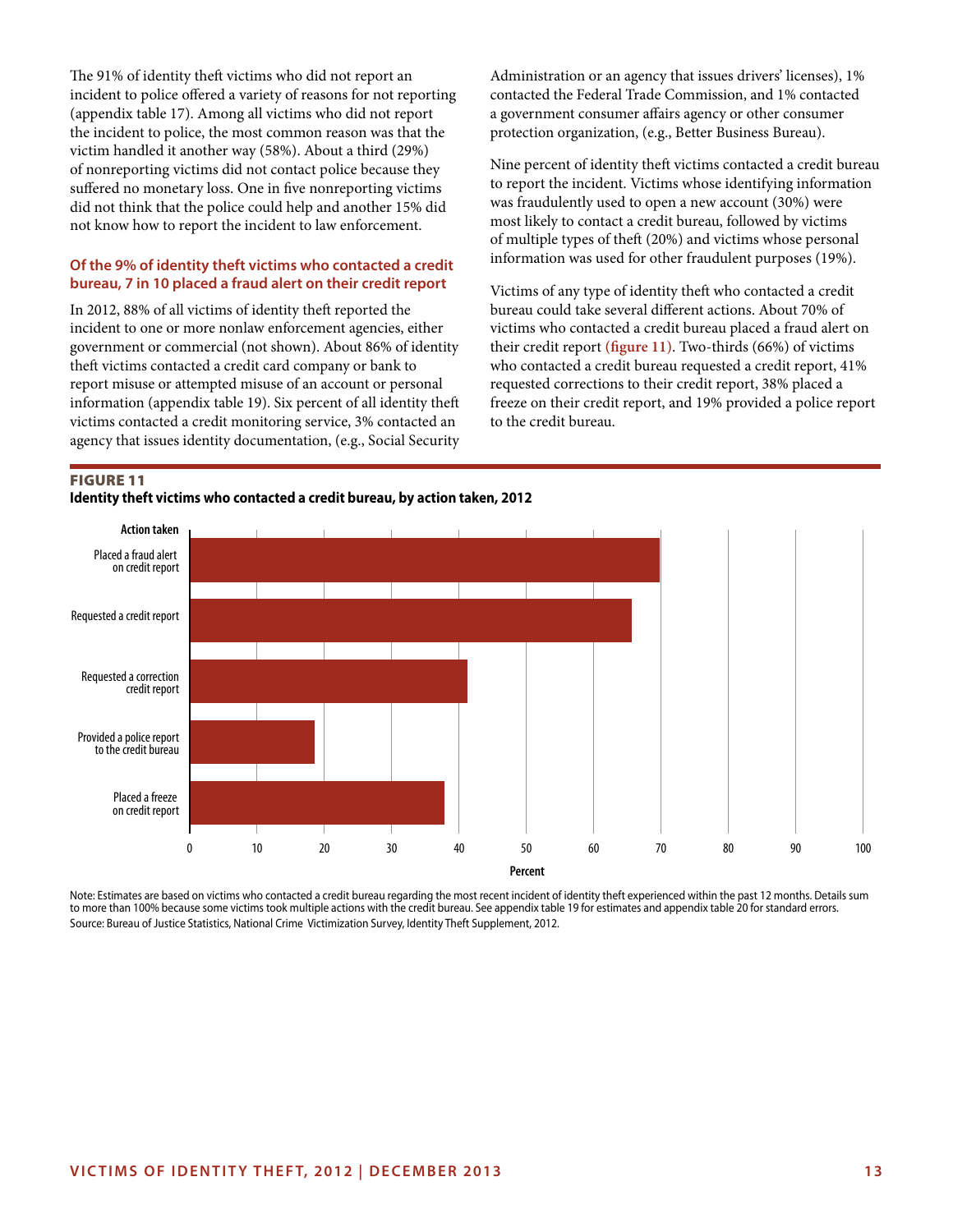## **About 85% of persons took some action to prevent identity theft victimization**

The ITS asked persons about actions they took during the prior 12 months to prevent identity theft, such as checking credit reports, shredding documents with personal information, and changing passwords on financial accounts. In 2012, 85% of persons engaged in one or more of the preventative actions asked about in the survey **(table 6)**. A greater percentage of victims (96%) than nonvictims (84%) engaged in at least one preventative action. However, about 12% of victims who took preventative action did so in response to experiencing identity theft in the past year.

Overall, the two most common preventative actions in 2012 were checking bank or credit statements (75%) and shredding or destroying documents with personal information (67%). A higher percentage of victims than nonvictims engaged in both of these preventative actions. However, about 13% of victims

began shredding or destroying documents with personal information as a result of experiencing identity theft during the prior 12 months and 26% began checking bank or credit statements as a result of the victimization.

Less than 10% of victims purchased identity theft protection (4%) or insurance (6%) or used an identity theft security program on the computer (6%) after experiencing identity theft, while about a quarter of victims checked financial accounts or changed passwords on these accounts as a result of the victimization.

Among persons who did not experience identity theft in 2012, 37% checked their credit report; 27% changed passwords on financial accounts; 16% used identity theft security programs on their computer; 5% purchased identity theft insurance or used a credit monitoring service; and 3% purchased identity theft protection.

#### TABLE<sub>6</sub>

## **Actions victims and nonvictims took during the past 12 months to reduce the risk of identity theft, by whether the action was taken in response to the theft, 2012**

|                                                              | Percent of persons age 16 or older |                   |       |                                               |                                                              |  |  |
|--------------------------------------------------------------|------------------------------------|-------------------|-------|-----------------------------------------------|--------------------------------------------------------------|--|--|
|                                                              |                                    |                   |       | Victim during prior 12 months                 |                                                              |  |  |
| Type of action                                               | Total                              | <b>Nonvictims</b> | Total | Action taken in response to<br>identity theft | Action taken independently<br>of identity theft in past year |  |  |
| Anv                                                          | 84.5%                              | 83.7%             | 96.4% | 11.8%                                         | 84.6%                                                        |  |  |
| Checked credit report                                        | 37.9                               | 36.8              | 53.1  | 15.0                                          | 38.1                                                         |  |  |
| Changed passwords on financial accounts                      | 28.6                               | 26.6              | 56.1  | 24.4                                          | 31.7                                                         |  |  |
| Purchased identity theft insurance/credit monitoring service | 5.3                                | 4.9               | 11.8  | 5.7                                           | 6.1                                                          |  |  |
| Shredded/destroyed documents with personal information       | 67.4                               | 66.5              | 79.8  | 13.0                                          | 66.8                                                         |  |  |
| Checked bank or credit statements                            | 74.8                               | 73.6              | 91.8  | 25.6                                          | 66.2                                                         |  |  |
| Used identity theft security program on computer             | 16.6                               | 16.1              | 24.5  | 5.7                                           | 18.8                                                         |  |  |
| Purchased identity theft protection                          | 3.5                                | 3.2               | 6.8   | 3.9                                           | 3.0                                                          |  |  |

Note: Estimates are based on the most recent incident of identity theft. About 1% of victims and nonvictims did not know or did not report whether actions were taken. See appendix table 21 for standard errors.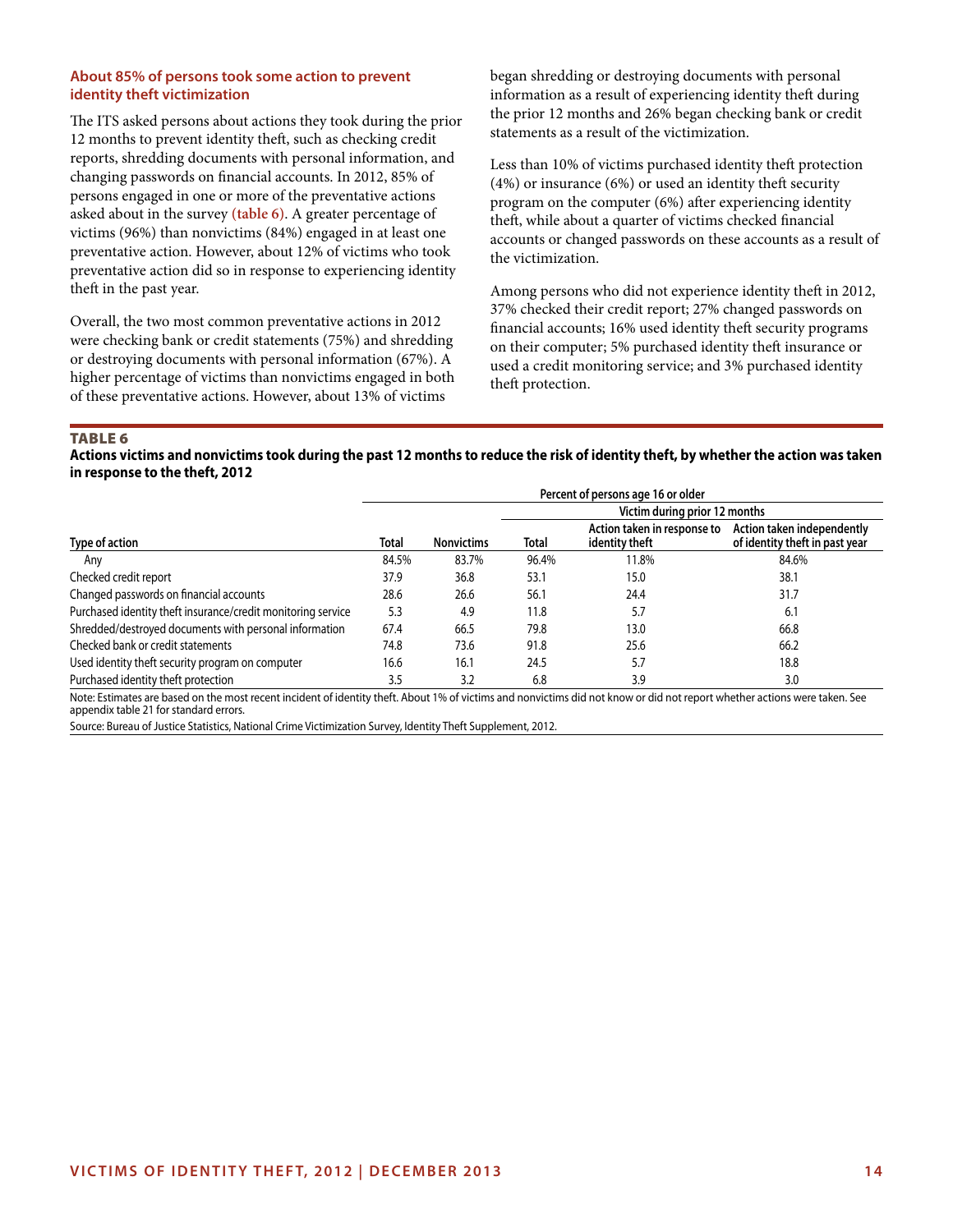## **Methodology**

## **Data collection**

The Identity Theft Supplement (ITS) was administered as a supplement to the Bureau of Justice Statistic's (BJS) National Crime Victimization Survey (NCVS). The NCVS collects data on crime reported and not reported to the police against persons age 12 or older from a nationally representative sample of U.S. households. The sample includes persons living in group quarters (such as dormitories, rooming houses, and religious group dwellings) and excludes persons living in military barracks and institutional settings (such as correctional or hospital facilities) and the homeless. (For more information, see the *Survey Methodology* in *Criminal Victimization in the United States, 2008*, NCJ 231173, BJS website, May 2011.)

From January 1, 2012, through June 30, 2012, persons age 16 or older in sampled NCVS households received the ITS at the end of the NCVS interview. Proxy responders and those who complete the NCVS interview in a language other than English did not receive the ITS. All NCVS and ITS interviews were conducted using computer-assisted personal interviewing (CAPI). Interviews were conducted by telephone or by personal visit. A final sample size of 69,814 of the original NCVS-eligible respondents completed the ITS questionnaire, resulting in a response rate of 91.9%.

The combined overall NCVS-ITS unit response rate for NCVS households, NCVS persons, and ITS persons was 68.2%. Because of the level of nonresponse, a bias analysis was conducted. To the extent that those who responded to the survey and those who did not differ in important ways, there is potential for bias in estimates from the survey data. However, the result of the nonresponse bias analysis suggested that there was little or no bias of substantive importance due to nonresponse in the ITS estimates.

The ITS collected individual data on the prevalence of and victim response to the attempted or successful misuse of an existing account, misuse of personal information to open a new account, or misuse of personal information for other fraudulent purposes. Respondents were asked whether they experienced any of these types of misuse during the 12 months prior to the interview. For example, persons interviewed in July 2012 were asked about identity theft incidents that occurred between July 2011 and June 2012. To simplify the discussion of the findings, this report refers to all identity theft experienced during the 12 months prior to the interviews as occurring in 2012.

Persons who reported one or more incidents of identity theft during 2012 were asked more detailed questions about the incident and response to the incident, such as how they discovered the identity theft; financial, credit, and other problems resulting from the incident; time spent resolving associated problems; and reporting to police and credit

bureaus. For most sections of the survey instrument, the ITS asked victims who experienced more than one incident during the 12-month reference period to describe only the most recent incident when answering questions. The ITS asked victims who experienced multiple incidents of identity theft during the year to report on the total financial losses suffered as a result of all incidents. The ITS asked both victims and nonvictims a series of questions about identity theft they experienced outside of the 12-month reference period and about measures they took to avoid or minimize the risk of becoming an identity theft victim.

## **Comparison of 2012 findings to prior BJS identity theft statistics**

This report uses data that differ from previous BJS statistical collections on the topic of identity theft. Due to the differences, it was not possible to compare the identity theft estimates presented in this report to previously reported estimates.

Initial BJS reports on identity theft used household-level data from the core NCVS. Data were reported for the household as a whole rather than for individual respondents, and the questions were more limited, providing less detail on the characteristics of the incident and the victim response. For additional information, see *Identity Theft, 2005*, NCJ 219411, BJS website, November 2007, *Identity Theft Reported by Households, 2007 - Statistical Tables*, NCJ 230742, BJS website, June 2010, and *Identity Theft Reported by Households, 2005 - 2010*, NCJ 236245, BJS website, December 2010.

In 2008, BJS conducted the first Identity Theft Supplement to the NCVS. Like the 2012 ITS, the 2008 ITS collected detailed information on victim experiences with identity theft from persons age 16 or older. For more information, see *Victims of Identity Theft, 2008*, NCJ 231680, BJS website, December 2010. Following the administration of the first ITS, BJS made substantial changes to the survey instrument, making it difficult to compare across the 2008 and 2012 datasets. Some of the major changes to the survey from 2008 to 2012 included—

- Changing from a 2-year to 1-year reference period. The 2008 ITS asked about identity theft experienced in the 2 years prior to the interview. The 2-year reference period was intended to capture incidents of identity theft that were discovered more than 12 months prior to the interview but were still causing problems for the victim. The 2012 ITS used a 12-month reference period to be more consistent with the NCVS and other NCVS supplements. The 2012 ITS added a special section about identity theft experienced outside of the 1-year reference period to capture identity theft incidents with long-term consequences.
- Integrating of successful and attempted identity theft incidents. The 2008 ITS tried to distinguish attempted identity theft from successfully completed identity theft. It asked slightly different questions depending on whether respondents screened into the attempted or successful module. However, the distinction between an attempted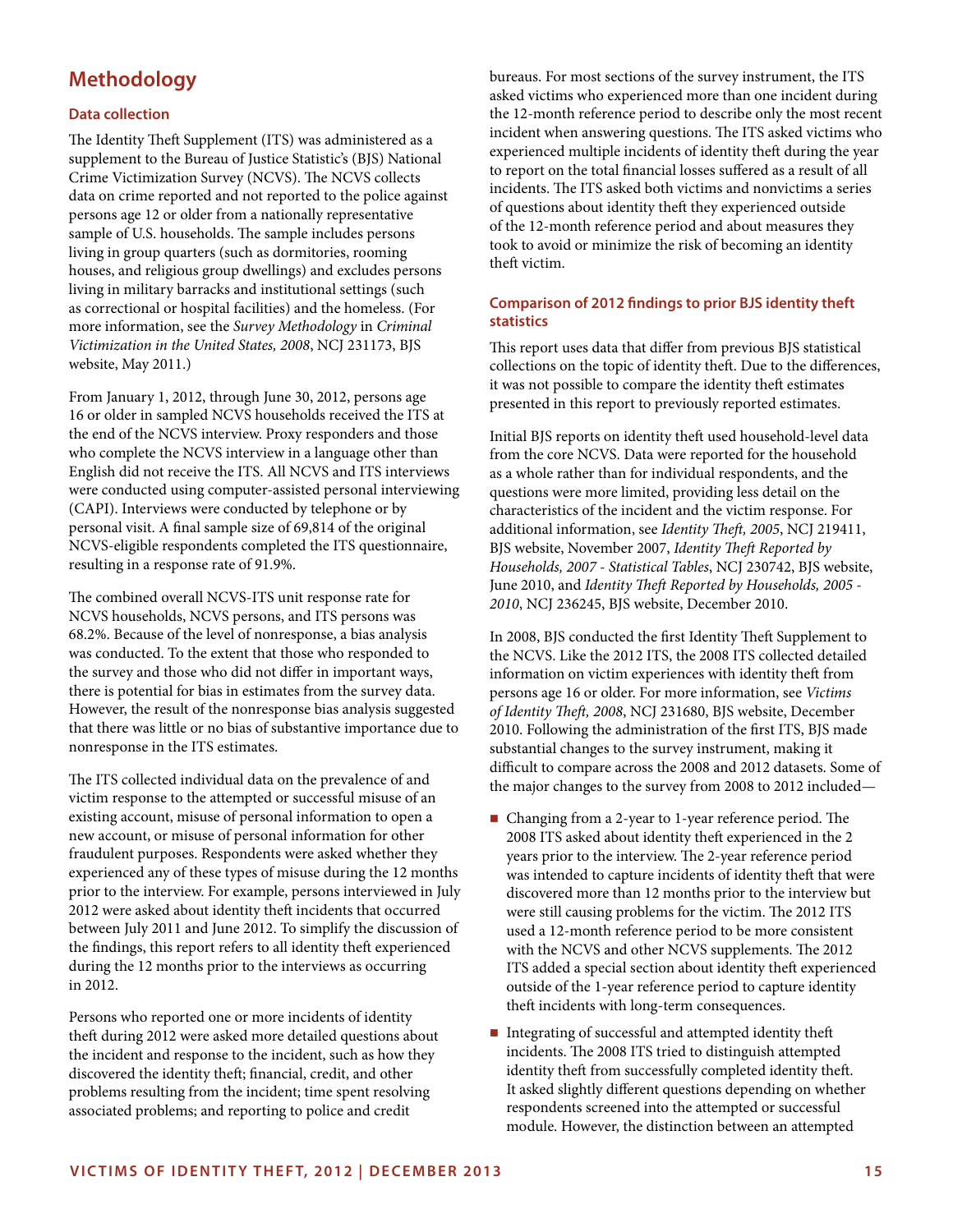and successful incident of identity theft was not clear, and the two types were combined for reporting purposes to the extent possible. The 2012 ITS defined identity theft as attempted or completed misuse of personal information and collected the same information from all victims.

Focusing on the most recent incident of identity theft for detailed follow-up questions. In the 2008 ITS, victims were asked one set of questions about the characteristics of identity theft and the response to identity theft, regardless of the number of incidents they experienced during the 2-year reference period. This made it impossible to attribute the incident characteristics or monetary loss to one specific type of identity theft. The 2012 ITS asked victims to identify whether they experienced one or more than one incidents of identity theft during the year.3 Victims who experienced more than one incident were asked to describe only the most recent incident when responding to detailed questions about the nature of and experiences with identity theft victimization.

## **Possible over-reporting of losses from jointly held accounts**

Persons may have experienced the unauthorized use of a jointly held account. Joint accounts present a difficulty with counting financial harm or loss because of the potential for double-counting loss (e.g., both account holders report the same \$500 loss). Because financial loss was not attributed to a particular type of identity theft, victims of multiple types of identity theft may have experienced some financial loss from a joint account and some financial loss from an independently held account. Therefore, it was not possible to correct for any potential over-reporting due to joint account holders who may have been double counted.

## **Standard error computations**

When national estimates are derived from a sample, as is the case with the ITS, caution must be taken when comparing one estimate to another. Although one estimate may be larger than another, estimates based on a sample have some degree of sampling error. The sampling error of an estimate depends on several factors, including the amount of variation in the responses, the size of the sample, and the size of the subgroup for which the estimate is computed. When the sampling error around the estimates is taken into consideration, the estimates that appear different may, not be statistically different.

One measure of the sampling error associated with an estimate is the standard error. The standard error can vary from one estimate to the next. In general, for a given metric, an estimate with a smaller standard error provides a more reliable

approximation of the true value than an estimate with a larger standard error. Estimates with relatively large standard errors are associated with less precision and reliability and should be interpreted with caution.

In order to generate standard errors around estimates from the ITS, the Census Bureau produces generalized variance function (GVF) parameters for BJS. The GVFs take into account aspects of the NCVS complex sample design and represent the curve fitted to a selection of individual standard errors based on the Jackknife Repeated Replication technique. The GVF parameters were used to generate standard errors for each point estimate (i.e., numbers or percentages) in the report.

In this report, BJS conducted tests to determine whether differences in estimated numbers and percentages were statistically significant once sampling error was taken into account. Using statistical programs developed specifically for the NCVS, all comparisons in the text were tested for significance. The primary test procedure used was Student's t-statistic, which tests the difference between two sample estimates. To ensure that the observed differences between estimates were larger than might be expected due to sampling variation, the significance level was set at the 95% confidence level.

Data users can use the estimates and the standard errors of the estimates provided in this report to generate a confidence interval around the estimate as a measure of the margin of error. The following example illustrates how standard errors can be used to generate confidence intervals:

According to the ITS, in 2012, an estimated 6.7% of persons age 16 or older experienced identity theft (see table 1). Using the GVFs, BJS determined that the estimate has a standard error of 0.3 (see appendix table 1). A confidence interval around the estimate was generated by multiplying the standard errors by ±1.96 (the t-score of a normal, two-tailed distribution that excludes 2.5% at either end of the distribution). Therefore, the confidence interval around the estimate is  $6.7 \pm (0.3 \text{ X } 1.96)$  or 6.1 to 7.3. In other words, if different samples using the same procedures were taken from the U.S. population in 2012, 95% of the time the percentage of persons who experienced identity theft would be between 6.1% and 7.3%.

In this report, BJS also calculated a coefficient of variation (CV) for all estimates, representing the ratio of the standard error to the estimate. CVs provide a measure of reliability and a means to compare the precision of estimates across measures with differing levels or metrics. In cases where the CV was greater than 50%, or the unweighted sample had 10 or fewer cases, the estimate was noted with a "!" symbol (interpret data with caution; estimate is based on 10 or fewer sample cases, or the coefficient of variation exceeds 50%).

<sup>3</sup>Victims received the following definition of an identity theft incident: "An incident of identity theft occurs when your identity is stolen. A stolen credit card or debit card may be used multiple times, but this should be considered a single incident. Also, if multiple credit card numbers and a social security number were obtained at the same time, this should be considered a single incident."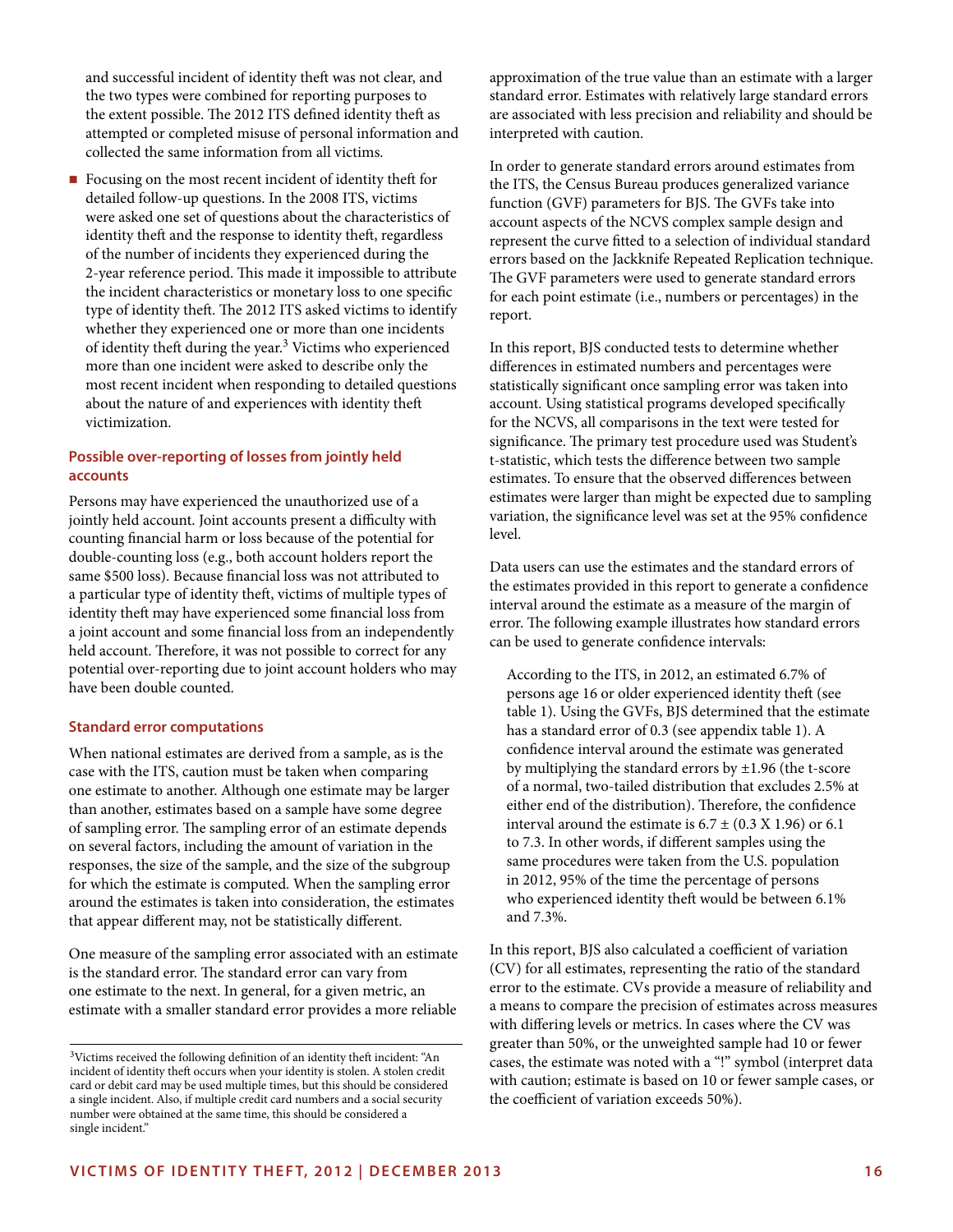Many of the variables examined in this report may be related to one another and to other variables not included in the analyses. Complex relationships among variables were not fully explored in this report and warrant more extensive analysis. Readers are cautioned not to draw causal inferences based on the results presented.

## Appendix Table 1

**Standard errors for figure 1: Persons age 16 or older who experienced at least one identity theft incident in the past 12 months by type of theft, 2012 and table 1: Persons age 16 or older who experienced at least one identity theft incident in the past 12 months, by type of theft, 2012**

|                             |                          | Anytime during the past 12 months |                          | Most recent incident   |                               |
|-----------------------------|--------------------------|-----------------------------------|--------------------------|------------------------|-------------------------------|
| Type of identity theft      | <b>Number of victims</b> | Percent of all persons            | <b>Number of victims</b> | Percent of all persons | <b>Percent of all victims</b> |
| Total                       | 750,223                  | 0.3%                              | 750,223                  | 0.3%                   | $\tilde{\phantom{a}}$         |
| <b>Existing account</b>     | 713,433                  | 0.3                               | 673,954                  | 0.3                    | 1.4                           |
| Credit card                 | 455,777                  | 0.2                               | 414,852                  | 0.2                    | 1.7                           |
| Bank                        | 446,837                  | 0.2                               | 394,659                  | 0.2                    | 1.7                           |
| Other                       | 167,153                  | 0.1                               | 129,787                  | 0.1                    | 0.7                           |
| New account                 | 127,633                  | 0.1                               | 92,348                   |                        | 0.5                           |
| <b>Personal information</b> | 104,992                  |                                   | 87,000                   |                        | 0.5                           |
| Multiple types              | $\sim$                   | $\tilde{}$                        | 136,881                  | 0.1                    | 0.8                           |
| Existing account            | $\sim$                   | $\sim$                            | 104,263                  |                        | 0.6                           |
| Other                       | $\sim$                   | $\tilde{\phantom{a}}$             | 68,425                   |                        | 0.4                           |

~Not applicable.

--Less than 0.05%.

Source: Bureau of Justice Statistics, National Crime Victimization Survey, Identity Theft Supplement, 2012.

## Appendix Table 2

**Standard errors for table 2: Persons age 16 or older who experienced at least one identity theft incident during the past 12 months, by victim characteristics, 2012**

|                                                                                                             |                             | Any identity theft        |                             |      | Misuse of existing credit card                                |                             |      | Misuse of existing bank account                                | New account or              | personal information      |
|-------------------------------------------------------------------------------------------------------------|-----------------------------|---------------------------|-----------------------------|------|---------------------------------------------------------------|-----------------------------|------|----------------------------------------------------------------|-----------------------------|---------------------------|
| Characteristic                                                                                              | <b>Number</b><br>of victims | Percent of<br>all persons | <b>Number</b><br>of victims |      | Percent of Percent of persons<br>all persons with credit card | <b>Number</b><br>of victims |      | Percent of Percent of persons<br>all persons with bank account | <b>Number</b><br>of victims | Percent of<br>all persons |
| <b>Total</b>                                                                                                | 750,223                     | 0.3%                      | 455,777                     | 0.2% | 0.3%                                                          | 446,837                     | 0.2% | 0.2%                                                           | 177,890                     | 0.1%                      |
| Sex                                                                                                         |                             |                           |                             |      |                                                               |                             |      |                                                                |                             |                           |
| Male                                                                                                        | 463,715                     | 0.4                       | 291,937                     | 0.2  | 0.3                                                           | 260,879                     | 0.2  | 0.2                                                            | 106.429                     | 0.1                       |
| Female                                                                                                      | 493,153                     | 0.4                       | 283,702                     | 0.2  | 0.3                                                           | 302,628                     | 0.2  | 0.3                                                            | 119,168                     | 0.1                       |
| Age                                                                                                         |                             |                           |                             |      |                                                               |                             |      |                                                                |                             |                           |
| $16 - 17$                                                                                                   | 15,317                      | 0.2                       | 4,831                       | 0.1  | 0.8                                                           | 9,955                       | 0.1  | 0.3                                                            | 5,680                       | 0.1                       |
| $18 - 24$                                                                                                   | 151,852                     | 0.5                       | 58,300                      | 0.2  | 0.4                                                           | 113,304                     | 0.4  | 0.5                                                            | 40,300                      | 0.1                       |
| $25 - 34$                                                                                                   | 259,485                     | 0.6                       | 131,486                     | 0.3  | 0.4                                                           | 168,559                     | 0.4  | 0.4                                                            | 66,310                      | 0.2                       |
| $35 - 49$                                                                                                   | 338,604                     | 0.5                       | 199,821                     | 0.3  | 0.4                                                           | 207,061                     | 0.3  | 0.4                                                            | 78,638                      | 0.1                       |
| $50 - 64$                                                                                                   | 330,527                     | 0.5                       | 221,219                     | 0.3  | 0.4                                                           | 177,204                     | 0.3  | 0.3                                                            | 75,739                      | 0.1                       |
| 65 or older                                                                                                 | 194,365                     | 0.4                       | 145,410                     | 0.3  | 0.4                                                           | 85,034                      | 0.2  | 0.2                                                            | 47,176                      | 0.1                       |
| Race/Hispanic origin                                                                                        |                             |                           |                             |      |                                                               |                             |      |                                                                |                             |                           |
| White                                                                                                       | 623,114                     | 0.4                       | 397,484                     | 0.2  | 0.3                                                           | 355,777                     | 0.2  | 0.2                                                            | 129,204                     | 0.1                       |
| <b>Black</b>                                                                                                | 153,735                     | 0.5                       | 54,934                      | 0.2  | 0.4                                                           | 110.054                     | 0.4  | 0.5                                                            | 61,572                      | 0.2                       |
| Hispanic/Latino                                                                                             | 157,099                     | 0.5                       | 76,471                      | 0.2  | 0.4                                                           | 105,050                     | 0.3  | 0.4                                                            | 49,389                      | 0.2                       |
| Other race                                                                                                  | 105,629                     | 0.7                       | 77,875                      | 0.6  | 0.7                                                           | 55,086                      | 0.4  | 0.5                                                            | 19,568                      | 0.1                       |
| Two or more races                                                                                           | 51,382                      | 1.5                       | 28,387                      | 0.9  | 1.5                                                           | 33,337                      | 1.0  | 1.2                                                            | 18,313                      | 0.6                       |
| Household income                                                                                            |                             |                           |                             |      |                                                               |                             |      |                                                                |                             |                           |
| \$24,999 or less                                                                                            | 179,393                     | 0.4                       | 66,983                      | 0.2  | 0.4                                                           | 123,421                     | 0.3  | 0.4                                                            | 67,615                      | 0.2                       |
| \$25,000-\$49,999                                                                                           | 233,453                     | 0.4                       | 120,182                     | 0.2  | 0.3                                                           | 153,467                     | 0.3  | 0.3                                                            | 70,047                      | 0.1                       |
| \$50,000-\$74,999                                                                                           | 221,677                     | 0.6                       | 124,607                     | 0.4  | 0.4                                                           | 140.705                     | 0.4  | 0.4                                                            | 49,998                      | 0.1                       |
| \$75,000 or more                                                                                            | 398,169                     | 0.6                       | 278,794                     | 0.4  | 0.5                                                           | 209,698                     | 0.3  | 0.3                                                            | 68,294                      | 0.1                       |
| Unknown                                                                                                     | 244,419                     | 0.4                       | 154,516                     | 0.3  | 0.4                                                           | 134,298                     | 0.2  | 0.3                                                            | 56,601                      | 0.1                       |
| Source: Bureau of Justice Statistics, National Crime Victimization Survey, Identity Theft Supplement, 2012. |                             |                           |                             |      |                                                               |                             |      |                                                                |                             |                           |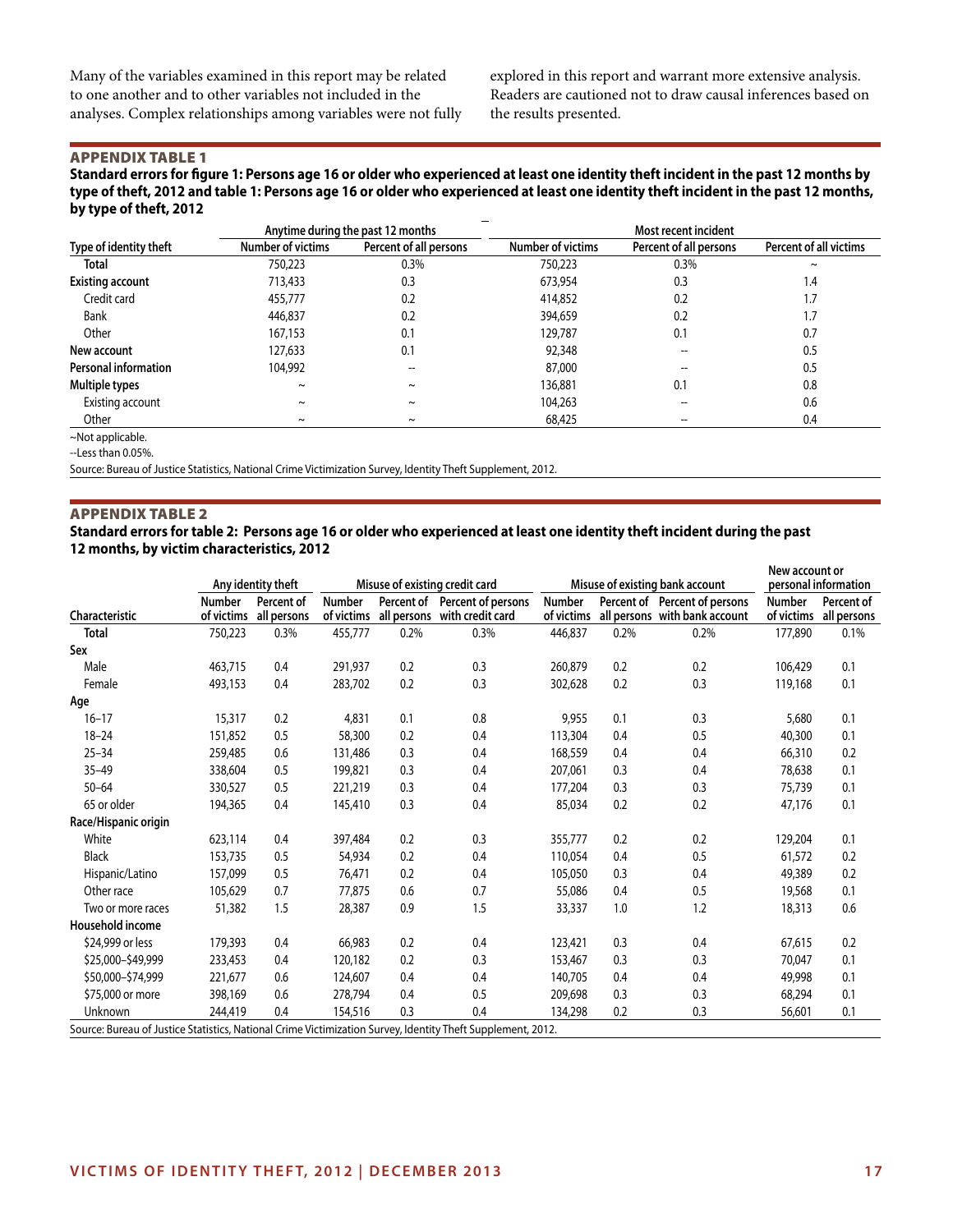## Appendix Table 3 **Ways that victims discovered identity theft, by type of theft, 2012**

|                                                               | Any identity theft |                       | <b>Existing account misuse</b> |                       | Other identity theft <sup>a</sup> |                       |
|---------------------------------------------------------------|--------------------|-----------------------|--------------------------------|-----------------------|-----------------------------------|-----------------------|
|                                                               | Percent            | <b>Standard error</b> | Percent                        | <b>Standard error</b> | Percent                           | <b>Standard error</b> |
| Contacted by financial institution about suspicious           |                    |                       |                                |                       |                                   |                       |
| activity                                                      | 42.1%              | 1.7%                  | 45.2%                          | 1.8%                  | 15.2%                             | 2.5%                  |
| Noticed fraudulent charges on account                         | 18.6               | 1.2                   | 19.8                           | 1.3                   | 7.5                               | 1.8                   |
| Noticed money missing from account                            | 9.9                | 0.9                   | 10.5                           | 0.9                   | 4.6                               | 1.3                   |
| Notified by a company or agency                               | 6.4                | 0.7                   | 4.7                            | 0.6                   | 20.9                              | 2.9                   |
| Contacted financial institution to report a theft             | 5.5                | 0.6                   | 5.7                            | 0.7                   | 3.3                               | 1.1                   |
| Credit card declined, check bounced, or account closed        |                    |                       |                                |                       |                                   |                       |
| due to insufficient funds                                     | 5.0                | 0.6                   | 5.4                            | 0.6                   | 1.6                               | 0.7                   |
| Received a bill or contacted about an unpaid bill             | 4.3                | 0.5                   | 3.3                            | 0.5                   | 13.4                              | 2.4                   |
| Notified by a known person                                    | 1.3                | 0.3                   | 1.0                            | 0.2                   | 4.5                               | 1.3                   |
| Discovered through credit report or credit monitoring service | 1.3                | 0.3                   | 0.9                            | 0.2                   | 4.8                               | 1.4                   |
| Problems applying for a loan, government benefits             |                    |                       |                                |                       |                                   |                       |
| or with income taxes                                          | 1.2                | 0.3                   | 0.1                            | 0.1                   | 10.7                              | 2.1                   |
| Notified by police                                            | 0.8                | 0.2                   | 0.3                            | 0.1                   | 5.7                               | 1.5                   |
| Received merchandise or a card that the victim did not        |                    |                       |                                |                       |                                   |                       |
| order or did not receive a product the victim had ordered     | 0.7                | 0.2                   | 0.5                            | 0.2                   | 1.9!                              | 0.8                   |
| Another way <sup>b</sup>                                      | 2.8                | 0.4                   | 2.4                            | 0.4                   | 5.9                               | 1.5                   |

Note: Estimates are based on the most recent identity theft incident.

! Estimate based on 10 or fewer sample cases, or coefficient of variation is greater than 50%.

aIncludes incidents involving the use of personal information to open a new account or for other fraudulent purposes.

bVictim noticed suspicious phishing activity, hacked computer, account information missing or stolen, or discovered the theft by accident.

Source: Bureau of Justice Statistics, National Crime Victimization Survey, Identity Theft Supplement, 2012.

#### Appendix Table 4

**Estimates and standard errors for figure 3: Identity theft victims who knew how their personal information was obtained, by type of theft, 2012**

| Type of identity theft       | <b>Estimate</b> | <b>Standard error</b> |
|------------------------------|-----------------|-----------------------|
| Total                        | 32.0%           | 1.6%                  |
| Existing credit card account | 24.4            | 1.9                   |
| Exsiting bank account        | 35.4            | 2.3                   |
| Other existing account       | 39.0            | 4.3                   |
| New account                  | 36.7            | 5.2                   |
| Personal information         | 33.4            | 5.2                   |
| Multiple types*              | 46.5            | 4.3                   |

\*Includes victims who experienced more than one type of identity theft in a single incident.

Source: Bureau of Justice Statistics, National Crime Victimization Survey, Identity Theft Supplement, 2012.

## Appendix Table 5

**Standard errors for table 3: Identity theft victims who knew something about the offender, by type of theft, 2012**

| Type of identity theft      | Victim knew something about the offender                                            |
|-----------------------------|-------------------------------------------------------------------------------------|
| Total                       | 0.8%                                                                                |
| <b>Existing account</b>     | 0.7                                                                                 |
| Credit card                 | 0.6                                                                                 |
| Bank                        | 1.2                                                                                 |
| Other                       | 3.0                                                                                 |
| New account                 | 4.5                                                                                 |
| <b>Personal information</b> | 4.6                                                                                 |
| Multiple types              | 2.8                                                                                 |
| Existing account            | 2.9                                                                                 |
| Other                       | 5.4                                                                                 |
|                             | Source: Bureau of Justice Statistics, National Crime Victimization Survey, Identity |

Theft Supplement, 2012.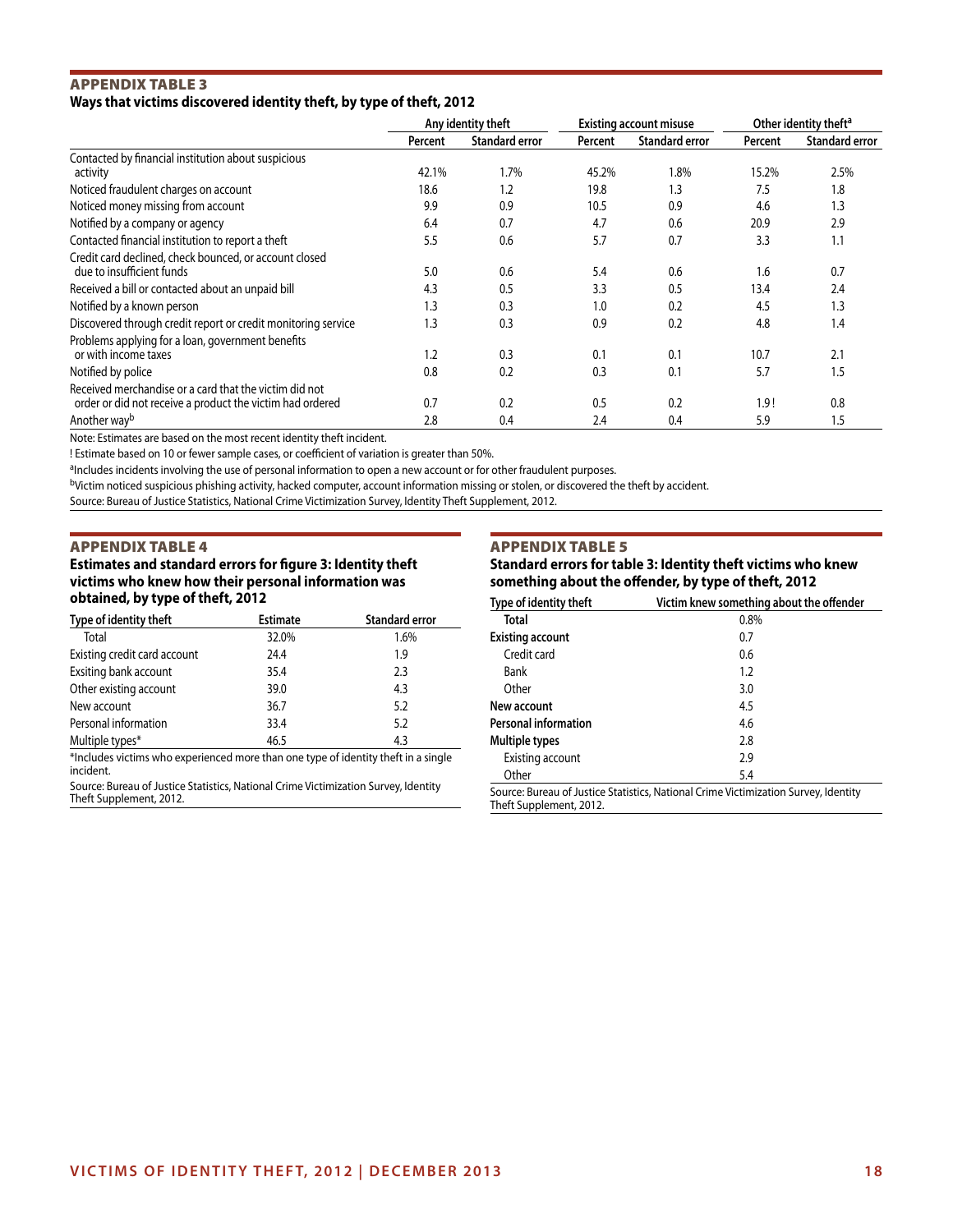## Appendix Table 6 **Standard errors for table 4: Mean losses attributed to identity theft and property crime, 2012**

|                                                                       | Mean    |
|-----------------------------------------------------------------------|---------|
| Identity theft                                                        | \$3,404 |
| Property crime                                                        | \$1,621 |
| Burglary                                                              | 2,630   |
| Motor vehicle theft                                                   | 4,881   |
| Theft                                                                 | 1.129   |
| Note: Standard errors for modian and total losses were not calculated |         |

Note: Standard errors for median and total losses were not calculated. Source: Bureau of Justice Statistics, National Crime Victimization Survey, 2012, and National Crime Victimization Survey, Identity Theft Supplement, 2012.

## Appendix Table 7

**Estimates and standard errors for figure 4: Total out-of-pocket loss for identity theft victims experiencing a loss of \$1 or more, 2012**

|                          |                 | Percent of victims    |
|--------------------------|-----------------|-----------------------|
| Total out-of-pocket loss | <b>Estimate</b> | <b>Standard error</b> |
| \$99 or less             | 48.8%           | 3.5%                  |
| \$100-\$249              | 17.9            | 2.5                   |
| \$250-\$499              | 8.4             | 1.7                   |
| \$500-\$999              | 8.5             | 1.7                   |
| \$1,000-\$2,499          | 9.9             | 1.8                   |
| \$2,500-\$4,999          | 3.1             | 1.0                   |
| \$5,000 or more          | 3.4             | 1.0                   |

Source: Bureau of Justice Statistics, National Crime Victimization Survey, Identity Theft Supplement, 2012.

## Appendix Table 8

## **Financial loss among victims who experienced at least one attempted or successful identity theft incident during the previous 12 months, by type of theft and type of loss, 2012**

|                                                                  |                                |            | <b>Existing account</b> |             |           |                |                         |           | Multiple types             |          |
|------------------------------------------------------------------|--------------------------------|------------|-------------------------|-------------|-----------|----------------|-------------------------|-----------|----------------------------|----------|
|                                                                  | <b>Total identity</b><br>theft | Total      | Credit<br>card          | <b>Bank</b> | Other     | New<br>account | Personal<br>information | Total     | <b>Existing</b><br>account | Other    |
| <b>Total number of victims</b>                                   | 16,580,500                     | 14,022,100 | 6,676,300               | 6,191,500   | 1,154,300 | 683,400        | 622,900                 | 1,252,000 | 824,700                    | 427,400  |
| <b>Combined direct and</b><br>indirect loss                      |                                |            |                         |             |           |                |                         |           |                            |          |
| Mean                                                             | \$1,769                        | \$1,008    | \$1,435                 | \$580       | \$1,027   | \$6,510        | \$21,804                | \$3,187   | \$2,772                    | \$3,974  |
| Median                                                           | \$300                          | \$200      | \$300                   | \$200       | \$200     | \$500          | \$1,500                 | \$400     | \$350                      | \$600    |
| Percent experiencing a loss                                      | 67.5                           | 69.7       | 68.7                    | 74.3        | 50.9      | 46.2           | 37.9                    | 68.8      | 68.4                       | 69.5     |
| <b>Direct loss</b>                                               |                                |            |                         |             |           |                |                         |           |                            |          |
| Mean                                                             | \$1,409                        | \$1,003    | \$1,448                 | \$551       | \$1,057   | \$7,135        | \$9,650                 | \$2,140   | \$1,161                    | \$4,119  |
| Median                                                           | \$300                          | \$200      | \$300                   | \$200       | \$200     | \$600          | \$1,900                 | \$400     | \$300                      | \$600    |
| Percent experiencing a loss                                      | 66.4                           | 69.0       | 68.1                    | 73.7        | 48.6      | 42.2           | 32.5                    | 67.3      | 68.3                       | 65.2     |
| Direct out-of-pocket loss                                        |                                |            |                         |             |           |                |                         |           |                            |          |
| Mean                                                             | \$4,313                        | \$2,188    | \$4,176                 | \$1,754     | \$1,600   | \$1,598        | \$19,463                | \$8,464   | \$3,691                    | \$14,335 |
| Median                                                           | \$200                          | \$100      | \$200                   | \$100       | \$100     | \$1,000        | \$1,800                 | \$200     | \$100                      | \$300    |
| Percent experiencing a loss                                      | 9.0                            | 7.7        | 3.1                     | 11.5        | 14.4      | 8.9            | 15.0                    | 20.0      | 16.8                       | 26.3     |
| Indirect loss                                                    |                                |            |                         |             |           |                |                         |           |                            |          |
| Mean                                                             | \$4,168                        | \$257      | \$39                    | \$434       | \$133     | \$75           | \$37,797                | \$5,901   | \$14,327                   | \$338    |
| Median                                                           | \$30                           | \$10       | \$10                    | \$20        | \$10      | \$40           | \$400                   | \$90      | \$50                       | \$100    |
| Percent experiencing a loss                                      | 6.3                            | 5.2        | 4.0                     | 6.2         | 6.7       | 10.1           | 13.6                    | 12.9      | 7.8                        | 22.8     |
| Total out-of-pocket loss                                         |                                |            |                         |             |           |                |                         |           |                            |          |
| Mean                                                             | \$4,804                        | \$1,565    | \$1,991                 | \$1,444     | \$1,264   | \$863          | \$34,352                | \$9,001   | \$8,572                    | \$9,409  |
| Median                                                           | \$100                          | \$80       | \$40                    | \$90        | \$70      | \$300          | \$700                   | \$200     | \$60                       | \$200    |
| Percent experiencing a loss                                      | 13.5                           | 11.6       | 6.5                     | 15.8        | 19.0      | 17.4           | 23.4                    | 27.3      | 20.2                       | 40.9     |
| $\mathbf{M}$ . $\mathbf{C}$ . The set of the set of $\mathbf{M}$ |                                |            |                         |             |           |                |                         |           |                            |          |

Note: See appendix table 9 for standard errors.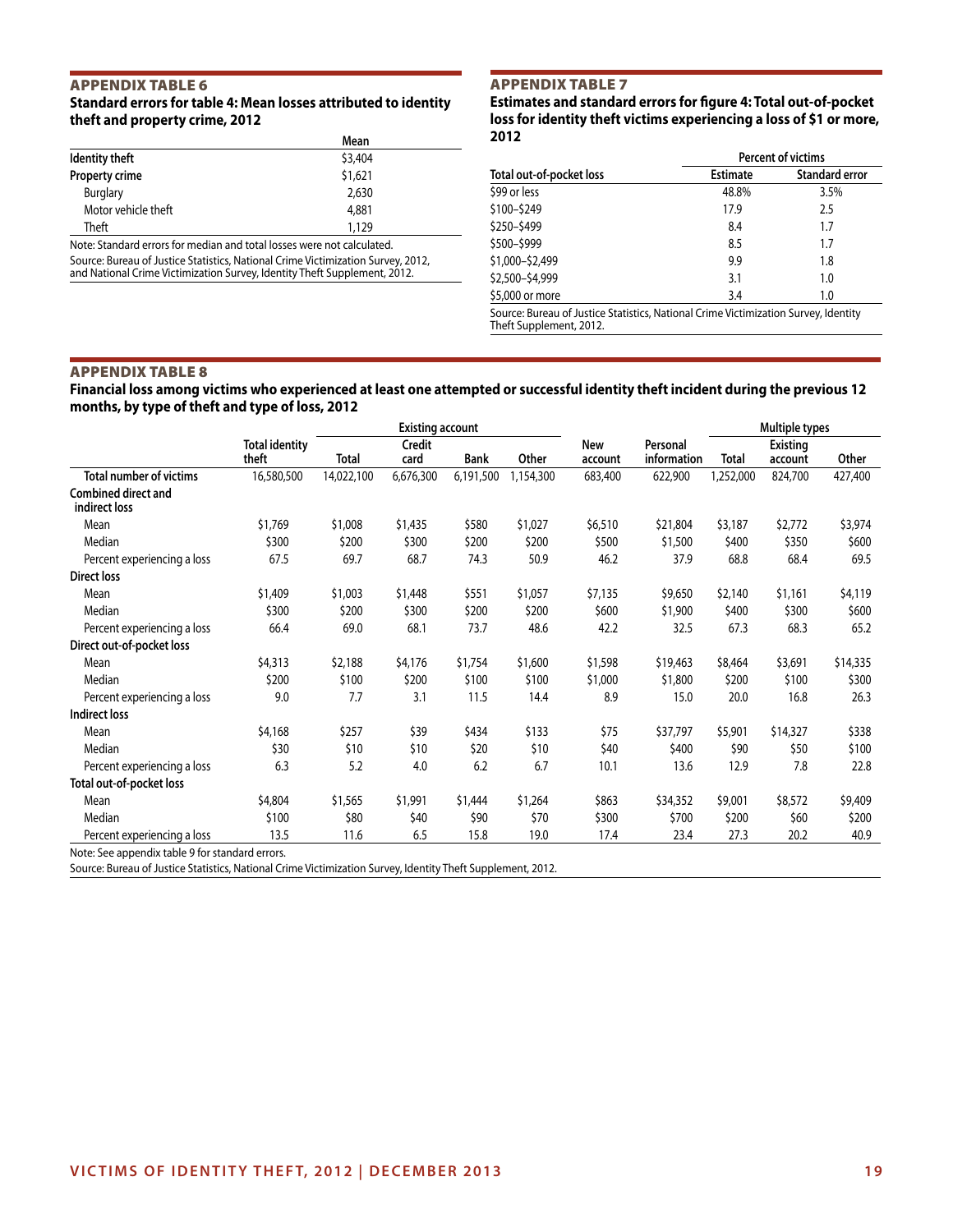## Appendix Table 9

**Standard errors for appendix table 8: Financial loss among victims who experienced at least one attempted or successful identity theft incident during the previous 12 months, by type of theft and type of loss, 2012**

|                                                                                                             |                       |              |                         |             |         |         |             |         | Multiple types |         |
|-------------------------------------------------------------------------------------------------------------|-----------------------|--------------|-------------------------|-------------|---------|---------|-------------|---------|----------------|---------|
|                                                                                                             | <b>Total identity</b> |              | <b>Existing account</b> |             |         | New     | Personal    |         | Existing       |         |
|                                                                                                             | theft                 | <b>Total</b> | Credit card             | <b>Bank</b> | Other   | account | information | Total   | account        | Other   |
| <b>Total number of victims</b>                                                                              | 750,223               | 673,954      | 414,852                 | 394,659     | 129,787 | 92,348  | 87,000      | 136,881 | 104,263        | 68,425  |
| <b>Combined direct and indirect loss</b>                                                                    |                       |              |                         |             |         |         |             |         |                |         |
| Mean                                                                                                        | \$3,051               | \$2,281      | \$2,737                 | \$1,718     | \$2,303 | \$6,057 | \$11,700    | \$4,149 | \$3,856        | \$4,660 |
| Percent experiencing a loss                                                                                 | 1.7                   | 1.8          | 2.3                     | 2.2         | 4.5     | 5.4     | 5.4         | 4.1     | 4.8            | 6.2     |
| Direct loss                                                                                                 |                       |              |                         |             |         |         |             |         |                |         |
| Mean                                                                                                        | \$2,712               | \$2,275      | \$2,750                 | \$1,674     | \$2,338 | \$6,361 | \$7,484     | \$3,369 | \$2,454        | \$4,749 |
| Percent experiencing a loss                                                                                 | 1.7                   | 1.8          | 2.3                     | 2.2         | 4.5     | 5.4     | 5.2         | 4.1     | 4.8            | 6.4     |
| Direct out-of-pocket loss                                                                                   |                       |              |                         |             |         |         |             |         |                |         |
| Mean                                                                                                        | \$4,866               | \$3,408      | \$4,784                 | \$3,037     | \$2,896 | \$2,894 | \$10,985    | \$6,973 | \$4,482        | \$9,283 |
| Percent experiencing a loss                                                                                 | 0.8                   | 0.8          | 0.6                     | 1.3         | 2.9     | 2.8     | 3.8         | 3.2     | 3.5            | 5.6     |
| Indirect loss                                                                                               |                       |              |                         |             |         |         |             |         |                |         |
| Mean                                                                                                        | \$4,779               | \$1,134      | \$438                   | \$1,482     | \$814   | \$606   | \$15,942    | \$5,747 | \$9,280        | \$1,304 |
| Percent experiencing a loss                                                                                 | 0.7                   | 0.6          | 0.7                     | 1.0         | 2.0     | 3.0     | 3.6         | 2.6     | 2.4            | 5.3     |
| Total out-of-pocket loss                                                                                    |                       |              |                         |             |         |         |             |         |                |         |
| Mean                                                                                                        | \$5,152               | \$2,863      | \$3,244                 | \$2,745     | \$2,563 | \$2,106 | \$15,101    | \$7,208 | \$7,021        | \$7,382 |
| Percent experiencing a loss                                                                                 | 1.0                   | 1.0          | 1.0                     | 1.6         | 3.3     | 3.9     | 4.6         | 3.7     | 3.9            | 6.4     |
| Source: Bureau of Justice Statistics, National Crime Victimization Survey, Identity Theft Supplement, 2012. |                       |              |                         |             |         |         |             |         |                |         |

Appendix Table 10

## **Estimates and standard errors for figure 5: Victims who experienced financial or legal problems as a result of identity theft, by type of theft, 2012**

|                                         |                       | <b>Estimates</b>            |                                      |                       | <b>Standard errors</b>             |                                      |
|-----------------------------------------|-----------------------|-----------------------------|--------------------------------------|-----------------------|------------------------------------|--------------------------------------|
| Type of problems experienced            | Any identity<br>theft | Exisitina<br>account misuse | Other identity<br>theft <sup>a</sup> | Any identity<br>theft | <b>Exisiting</b><br>account misuse | Other identity<br>theft <sup>a</sup> |
| Credit-related problems <sup>b</sup>    | 2.6%                  | 1.6%                        | 11.6%                                | 0.4%                  | $0.3\%$                            | 2.2%                                 |
| Banking problems <sup>c</sup>           | 2.1                   | 1.6                         | 6.7                                  | 0.4                   | 0.3                                | 1.6                                  |
| Problems with debt collectors           | 3.3                   |                             | 16.7                                 | 0.5                   | 0.3                                | 2.6                                  |
| Utilities cut off or new service denied | 0.6                   | 0.5                         | 1.7 !                                | 0.2                   | 0.2                                | 0.8                                  |
| Legal problems <sup>d</sup>             | 0.5                   | 0.2!                        | 2.9                                  | 0.2                   | 0.1                                | 1.1                                  |
| Other problems <sup>e</sup>             | 0.5                   | 0.3                         | 2.6                                  |                       | 0.1                                | 0. ا                                 |

Note: Estimates are based on the most recent identity theft incident.

! Interpret estimate with caution; estimate is based on 10 or fewer sample cases or coefficient of variation is greater than 50%.

aIncludes identity theft incidents involving the misuse of personal information to open a new account or for other fraudulent purposes.

bIncludes problems such as having to correct the same information on a credit report repeatedly, being turned down for credit or loans, or paying higher interest rates.

<sup>c</sup>Includes problems such as being turned down for a checking account or having checks bounce.

dIncludes being the subject of a lawsuit or other criminal proceedings, or being arrested.

eIncludes problems such as being turned down for or losing a job or problems with income taxes.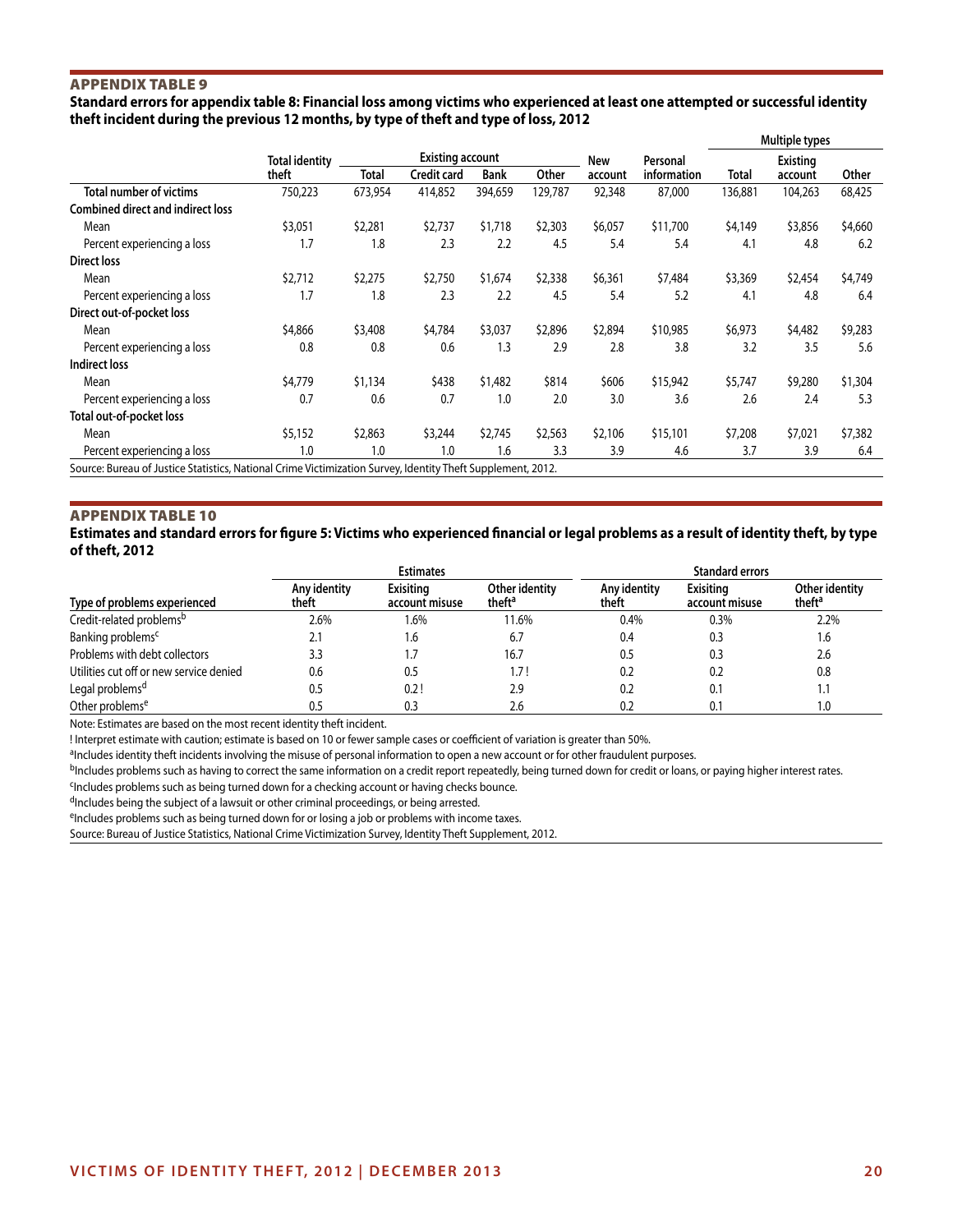## Appendix Table 11  **Identity theft and violent crime victims who experienced emotional distress, by type of identity theft or violent crime, 2012**

|                                    |                            |                                                              | Significant family or                        |       |       | Distress related to crime |        |
|------------------------------------|----------------------------|--------------------------------------------------------------|----------------------------------------------|-------|-------|---------------------------|--------|
|                                    | Total number<br>of victims | Significant work- or<br>school-related problems <sup>a</sup> | friend relationship<br>problems <sup>b</sup> | None  | Mild  | Moderate                  | Severe |
| Total identity theft               | 16,580,500                 | 1.5%                                                         | 3.7%                                         | 20.7% | 42.7% | 26.2%                     | 10.5%  |
| Existing account misuse            | 14,022,100                 | 0.9                                                          | 2.9                                          | 21.9  | 44.2  | 25.5                      | 8.3    |
| Credit card                        | 6,676,300                  | 0.5                                                          | 1.6                                          | 25.6  | 46.7  | 22.4                      | 5.3    |
| <b>Bank</b>                        | 6,191,500                  | 1.1                                                          | 3.7                                          | 18.2  | 42.1  | 28.3                      | 11.4   |
| Other                              | 1,154,300                  | 1.8!                                                         | 5.9                                          | 21.1  | 41.6  | 28.4                      | 8.9    |
| New account                        | 683,400                    | 6.1!                                                         | 10.1                                         | 14.3  | 33.9  | 30.2                      | 21.7   |
| Personal information               | 622,900                    | 5.2!                                                         | 10.4                                         | 16.4  | 27.2  | 24.6                      | 31.8   |
| Multiple types                     | 1,252,000                  | 3.9                                                          | 5.9                                          | 12.1  | 38.0  | 32.2                      | 17.7   |
| Existing account <sup>c</sup>      | 824,666                    | 3.7!                                                         | 5.5                                          | 16.2  | 41.2  | 31.3                      | 11.3   |
| Other <sup>d</sup>                 | 427,371                    | 4.3!                                                         | 6.6!                                         | 4.3!  | 31.8  | 33.8                      | 30.1   |
| <b>Total violent victimization</b> | 5,901,100                  | 12.3%                                                        | 18.9%                                        | 19.0% | 29.7% | 22.6%                     | 28.8%  |
| Rape/sexual assault                | 316,700                    | 27.5                                                         | 28.8                                         | 24.2! | 16.4  | 17.5                      | 41.9   |
| Robbery                            | 695,400                    | 14.0                                                         | 27.0                                         | 13.0  | 20.8  | 26.0                      | 40.1   |
| Aggravated assault                 | 892,900                    | 9.8                                                          | 12.8                                         | 19.2  | 24.0  | 30.3                      | 26.5   |
| Simple assault                     | 3,996,100                  | 11.4                                                         | 18.1                                         | 19.5  | 33.7  | 20.7                      | 26.0   |

Note: Estimates are based on the most recent identity theft incident. See appendix table 12 for standard errors.

! Interpret with caution; estimates based on 10 or fewer sample cases, or the coefficient of variation is greater than 50%.

aIncludes victims reporting significant problems with job or school, such as trouble with boss, coworker, or peers.

<sup>b</sup>Includes victims reporting significant problems with family members or friends, including getting into more arguments or fights than before, not feeling able to trust them as much, or not feeling as close to them as before the crime.

cIncludes victims who experienced two or more of the following: unauthorized use of a credit card, banking account, or other existing account.

dIncludes victims who experienced two or more of the following: use of an existing account, misuse of personal information to open a new account, or misuse of personal information of other fraudulent purposes.

Source: Bureau of Justice Statistics, National Crime Victimization Survey, 2012 and National Crime Victimization Survey, Identity Theft Supplement, 2012.

## Appendix Table 12

**Standard errors for appendix table 11: Identity theft and violent crime victims who experienced emotional distress, by type of identity theft or violent crime, 2012**

|                                                                                                             | Total number | Significant work- or    | Significant family or<br>friend relationship |         |      | Distress related to crime |        |
|-------------------------------------------------------------------------------------------------------------|--------------|-------------------------|----------------------------------------------|---------|------|---------------------------|--------|
|                                                                                                             | of victims   | school-related problems | problems                                     | None    | Mild | Moderate                  | Severe |
| Total identity theft                                                                                        | 750,223      | 0.3%                    | 0.5%                                         | $1.3\%$ | 1.7% | 1.5%                      | 0.9%   |
| Existing account misuse                                                                                     | 673,954      | 0.2                     | 0.5                                          | 1.4     | 1.8  | 1.5                       | 0.8    |
| Credit card                                                                                                 | 414,852      | 0.2                     | 0.4                                          | 1.9     | 2.4  | 1.8                       | 0.8    |
| <b>Bank</b>                                                                                                 | 394,659      | 0.4                     | 0.7                                          | 1.7     | 2.4  | 2.1                       | 1.3    |
| Other                                                                                                       | 129,787      | 1.0                     | 1.8                                          | 3.4     | 4.3  | 3.9                       | 2.3    |
| New account                                                                                                 | 92,348       | 2.3                     | 3.0                                          | 3.6     | 5.1  | 4.9                       | 4.3    |
| Personal information                                                                                        | 87,000       | 2.2                     | 3.2                                          | 3.9     | 4.9  | 4.7                       | 5.2    |
| Multiple types                                                                                              | 136,881      | 1.4                     | 1.8                                          | 2.6     | 4.1  | 3.9                       | 3.1    |
| Existing account                                                                                            | 104,263      | 1.6                     | 2.0                                          | 3.5     | 4.9  | 4.6                       | 2.9    |
| Other                                                                                                       | 68,425       | 2.4                     | 3.0                                          | 2.4     | 6.0  | 6.1                       | 5.9    |
| <b>Total violent victimization</b>                                                                          | 355,502      | $1.3\%$                 | 1.6%                                         | 1.6%    | 2.0% | 1.8%                      | 2.0%   |
| Rape/sexual assault                                                                                         | 51,953       | 5.9                     | 6.0                                          | 5.6     | 4.8  | 4.9                       | 6.7    |
| Robbery                                                                                                     | 85,975       | 3.2                     | 4.2                                          | 3.1     | 3.8  | 4.2                       | 4.8    |
| Aggravated assault                                                                                          | 101,200      | 2.4                     | 2.7                                          | 3.3     | 3.7  | 4.0                       | 3.8    |
| Simple assault                                                                                              | 273,940      | 1.4                     | 1.8                                          | 1.9     | 2.4  | 1.9                       | 2.2    |
| Source: Bureau of Justice Statistics, National Crime Victimization Survey, Identity Theft Supplement, 2012. |              |                         |                                              |         |      |                           |        |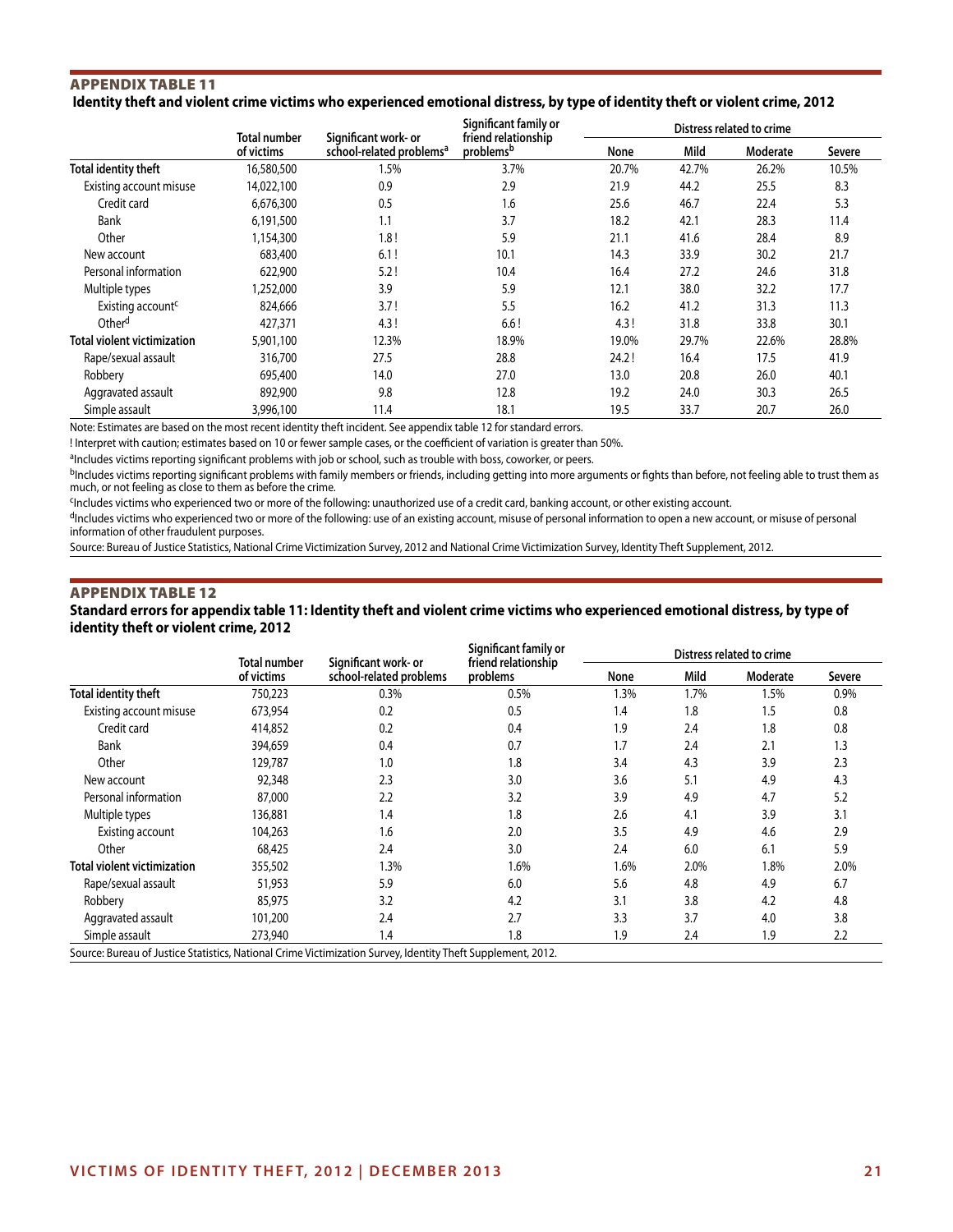## Appendix Table 13 **Identity theft victims who resolved associated problems and length of time spent resolving problems, 2012**

|                                                   |                                |       |                       | <b>Existing account</b> |                                       |                |                         |       | Multiple types             |       |
|---------------------------------------------------|--------------------------------|-------|-----------------------|-------------------------|---------------------------------------|----------------|-------------------------|-------|----------------------------|-------|
| Time to resolve                                   | <b>Total identity</b><br>theft | Total | <b>Credit</b><br>card | <b>Bank</b>             | Other                                 | New<br>account | Personal<br>information | Total | <b>Existing</b><br>account | Other |
| Victim resolved problems associated<br>with theft |                                |       |                       |                         |                                       |                |                         |       |                            |       |
| No                                                | 8.8%                           | 6.4%  | 4.7%                  | 7.0%                    | 13.2%                                 | 25.7%          | 34.2%                   | 13.5% | 9.7%                       | 20.8% |
| Yes                                               | 86.2                           | 89.7  | 91.7                  | 89.4                    | 79.6                                  | 57.0           | 45.7                    | 83.3  | 88.5                       | 73.3  |
| Length of time to resolve problems                |                                |       |                       |                         |                                       |                |                         |       |                            |       |
| day or less                                       | 52.3                           | 54.2  | 60.9                  | 46.1                    | 57.7                                  | 41.9           | 42.8                    | 36.4  | 42.4                       | 22.6  |
| 2 to 7 days                                       | 19.3                           | 19.0  | 17.7                  | 20.7                    | 17.6                                  | 17.3           | 14.4                    | 24.4  | 24.2                       | 25.1  |
| 8 days to less than 1 month                       | 17.7                           | 17.6  | 12.5                  | 23.9                    | 13.4                                  | 15.9           | 11.5                    | 21.2  | 22.4                       | 18.6  |
| month to less than 3 months                       | 7.3                            | 6.6   | 6.2                   | 7.0                     | 7.4                                   | 9.4            | 14.4                    | 12.1  | 7.5                        | 22.9  |
| 3 months to less than 6 months                    | 2.1                            | 1.5   | 1.5                   | 1.3                     | 2.7                                   | 10.8           | 8.0                     | 3.6   | 3.1!                       | 4.9!  |
| 6 months or more                                  | 0.8                            | 0.5   | 0.3                   | 0.6                     | 1.2                                   | 3.7            | 6.1                     | 2.2   | 0.5!                       | 4.9!  |
| Unknown length of time                            | 0.5                            | 0.5   | 0.8                   | 0.3                     | $\hspace{0.05cm}$ – $\hspace{0.05cm}$ | 1.0            | 2.8                     | -- 1  | I                          | $-1$  |
| Do not know                                       | 5.0%                           | 3.9%  | 3.6%                  | 3.6%                    | 7.2%                                  | 17.3%          | 20.1%                   | 3.2%  | $1.8\%$ !                  | 5.9%! |

Note: Estimates are based on the most recent identity theft incident. Detail may not sum to total due to rounding. See appendix table 14 for standard errors. --Less than 0.05%.

! Interpret estimate with caution; estimate based on 10 or fewer sample cases, or coefficient or variation greater than 50%.

Source: Bureau of Justice Statistics, National Crime Victimization Survey, Identity Theft Supplement, 2012.

## Appendix Table 14

## **Standard errors for appendix table 13: Identity theft victims who resolved associated problems and length of time spent resolving problems, 2012**

|                                                   |                       |       |               | <b>Existing account</b> |                          |            |             | Multiple types |                   |       |
|---------------------------------------------------|-----------------------|-------|---------------|-------------------------|--------------------------|------------|-------------|----------------|-------------------|-------|
|                                                   | <b>Total identity</b> |       | <b>Credit</b> |                         |                          | <b>New</b> | Personal    |                | <b>Existing</b>   |       |
| Time to resolve                                   | theft                 | Total | card          | <b>Bank</b>             | Other                    | account    | information | <b>Total</b>   | account           | Other |
| Victim resolved problems associated<br>with theft |                       |       |               |                         |                          |            |             |                |                   |       |
| No                                                | 0.8%                  | 0.7%  | 0.8%          | 1.0%                    | 2.8%                     | 4.6%       | 5.3%        | 2.7%           | 2.7%              | 5.1%  |
| Yes                                               | 1.3                   | 1.2   | 1.4           | 1.6                     | 3.7                      | 5.5        | 5.6         | 3.3            | 3.4               | 6.0   |
| Length of time to resolve problems                |                       |       |               |                         |                          |            |             |                |                   |       |
| 1 day or less                                     | 1.9                   | 2.0   | 2.4           | 2.5                     | 4.9                      | 6.7        | 7.7         | 4.4            | 5.2               | 6.1   |
| 2 to 7 days                                       | 1.3                   | 1.4   | 1.7           | 1.9                     | 3.5                      | 4.9        | 5.2         | 3.8            | 4.4               | 6.3   |
| 8 days to less than 1 month                       | 1.3                   | 1.3   | 1.4           | 2.0                     | 3.0                      | 4.8        | 4.7         | 3.6            | 4.2               | 5.6   |
| 1 month to less than 3 months                     | 0.8                   | 0.8   | 1.0           | 1.1                     | 2.3                      | 3.7        | 5.2         | 2.8            | 2.5               | 6.1   |
| 3 months to less than 6 months                    | 0.4                   | 0.3   | 0.4           | 0.4                     | 1.3                      | 4.0        | 3.9         | 1.5            | 1.6               | 2.9   |
| 6 months or more                                  | 0.2                   | 0.2   | 0.2           | 0.3                     | 0.9                      | 2.3        | 3.4         | 1.1            | 0.6               | 2.9   |
| Unknown length of time                            | 0.2                   | 0.2   | 0.3           | 0.2                     | $\overline{\phantom{a}}$ | 1.2        | 2.3         | --             | $\hspace{0.05cm}$ |       |
| Do not know                                       | 0.6                   | 0.5   | 0.7           | 0.7                     | 2.0                      | 3.9        | 4.3         | 1.3            | 1.1               | 2.8   |
| --Less than 0.05%.                                |                       |       |               |                         |                          |            |             |                |                   |       |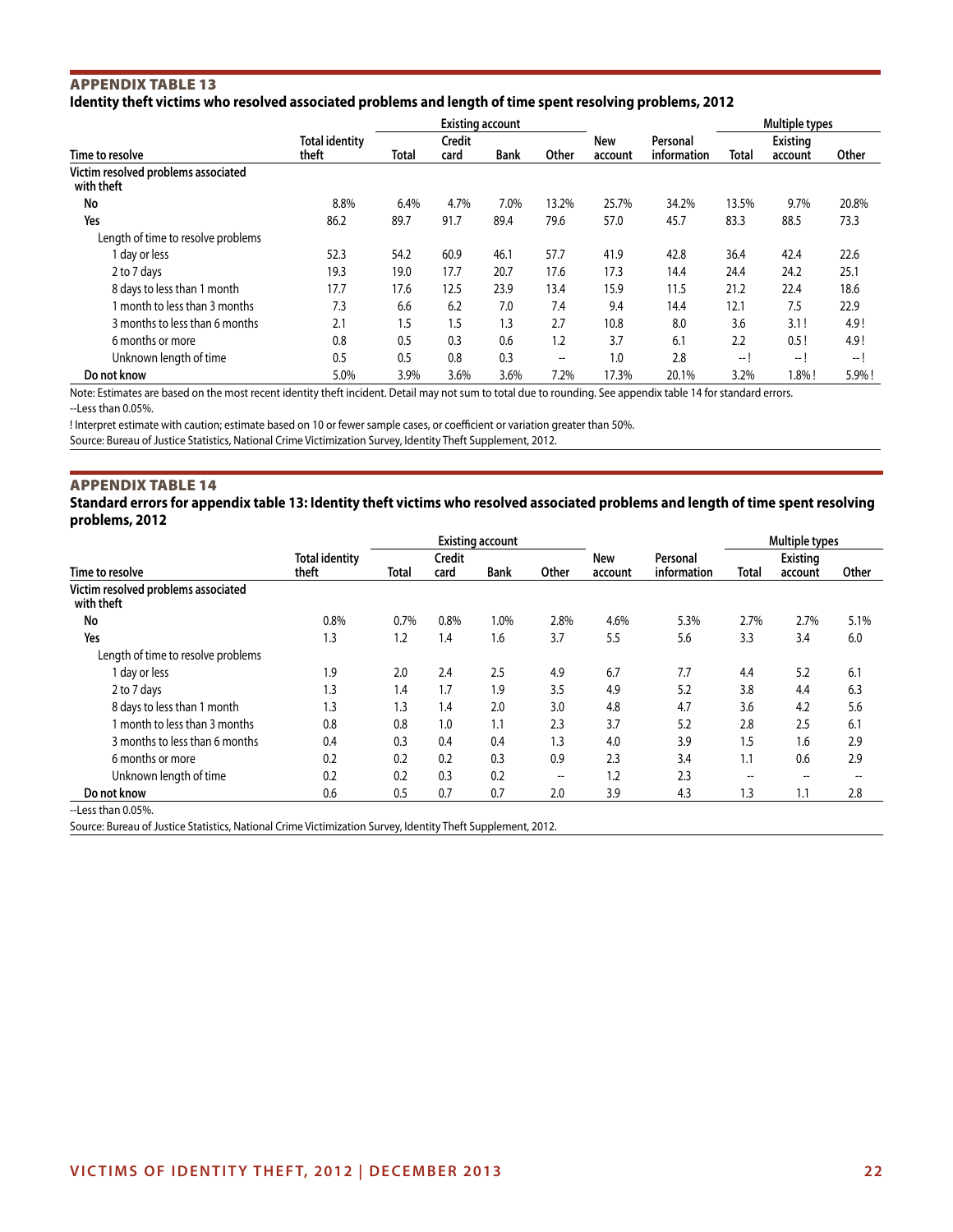## Appendix Table 15

**Standard errors for table 5: Persons age 16 or older who experienced identity theft at any point in their lives, type of identity theft they experienced outside of the past year, and ongoing problems from identity theft that occurred outside of the past year, 2012**

|                                                                               | Number of persons | Percent of all persons              | Percent with unresolved problems<br>resulting from identity theft |
|-------------------------------------------------------------------------------|-------------------|-------------------------------------|-------------------------------------------------------------------|
| Experienced at least one incident of identity theft during lifetime           |                   |                                     |                                                                   |
| No                                                                            | 1,538,646         | 0.6%                                | $\tilde{}$                                                        |
| Yes                                                                           | 1,170,040         | 0.5                                 | 0.6%                                                              |
| Experienced at least one incident of identity theft outside of past 12 months |                   |                                     |                                                                   |
| No                                                                            | 1,247,612         | 0.5%                                | 0.1%                                                              |
| Yes                                                                           | 853,299           | 0.3                                 | 0.7                                                               |
| Type of identity theft experienced                                            |                   |                                     |                                                                   |
| Existing account                                                              | 713,065           | 0.3                                 | 0.5                                                               |
| Credit card                                                                   | 499,949           | 0.2                                 | 0.5                                                               |
| Bank account                                                                  | 374,551           | 0.2                                 | 1.0                                                               |
| Other account                                                                 | 96,275            |                                     | 2.5                                                               |
| New account                                                                   | 159,840           | 0.1                                 | 2.7                                                               |
| Personal information                                                          | 183,122           | 0.1                                 | 2.4                                                               |
| Multiple types                                                                | 150,748           | 0.1                                 | 3.1                                                               |
| Existing accounts                                                             | 82,447            | $\overline{\phantom{a}}$            | 3.4                                                               |
| Other                                                                         | 108,544           | $\hspace{0.05cm}$ $\hspace{0.05cm}$ | 4.2                                                               |
| ~Not applicable.                                                              |                   |                                     |                                                                   |

--Less than 0.05%.

Source: Bureau of Justice Statistics, National Crime Victimization Survey, Identity Theft Supplement, 2012.

#### Appendix Table 16

**Estimates and standard errors for figure 9: Identity theft victims who reported work/school or relationship problems or distress, by length of time spent resolving associated financial and credit problems, 2012**

|                                                     |                               | Work/school problems <sup>a</sup> | Family/friend   | relationship problems <sup>b</sup> | <b>Feelings that incident</b><br>was severely distressing |                       |  |
|-----------------------------------------------------|-------------------------------|-----------------------------------|-----------------|------------------------------------|-----------------------------------------------------------|-----------------------|--|
| Time spent resolving problems due to identity theft | <b>Estimate</b>               | <b>Standard error</b>             | <b>Estimate</b> | <b>Standard error</b>              | <b>Estimate</b>                                           | <b>Standard error</b> |  |
| 1 day or less                                       | 0.4%                          | 0.2%                              | $1.6\%$         | 0.4%                               | 3.9%                                                      | $0.7\%$               |  |
| 2 to 7 days                                         | 0.5                           | 0.3                               | 2.4             | 0.8                                | 7.2                                                       | 1.4                   |  |
| 8 days to less than 1 month                         | $\mathsf{I} \cdot \mathsf{A}$ | 0.6                               | 4.6             | 1.1                                | 13.6                                                      | 2.0                   |  |
| 1 to less than 3 months                             | 2.7                           | 1.3                               | 1.8             | 1.0                                | 18.4                                                      | 3.4                   |  |
| 3 to less than 6 months                             | 4. ا                          | 1.6                               | 14.1            | 5.1                                | 34.3                                                      | 7.2                   |  |
| 6 months or more                                    | 3.0                           | 3.6                               | 14.4            |                                    | 46.6                                                      | 11.4                  |  |

aIncludes victims reporting significant problems with job or school, such as trouble with boss, coworker, or peers.

bIncludes victims reporting significant problems with family members or friends, including getting into more arguments or fights than before, not feeling able to trust them as much, or not feeling as close to them as before the crime.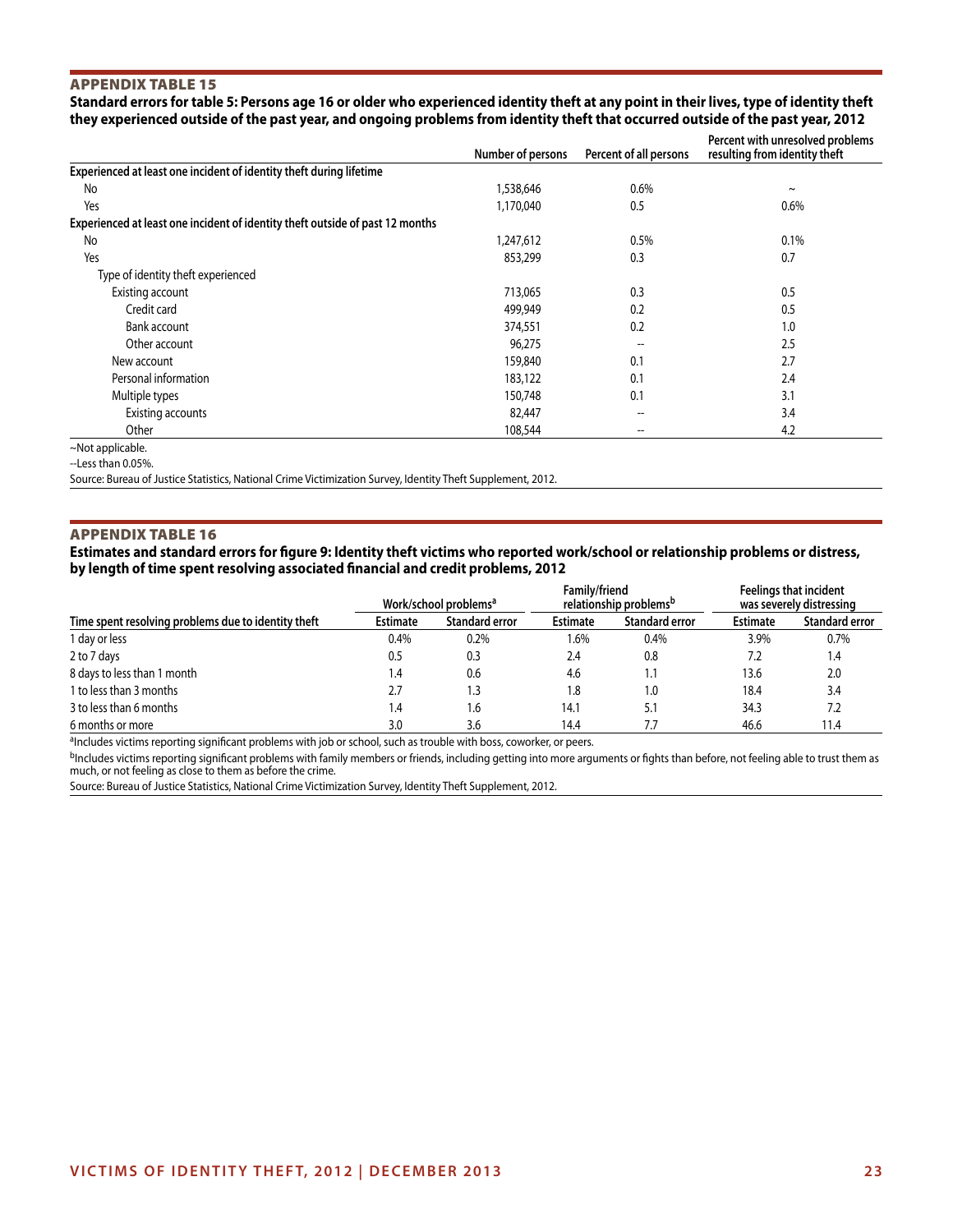## Appendix Table 17 **Victims who did and did not report identity theft to police, by type of theft and reason for not reporting, 2012**

|                                                  |                                |       | <b>Existing account</b> |             |       |                |                         |       | Multiple types                   |                    |
|--------------------------------------------------|--------------------------------|-------|-------------------------|-------------|-------|----------------|-------------------------|-------|----------------------------------|--------------------|
| Victim response                                  | <b>Total identity</b><br>theft | Total | Credit<br>card          | <b>Bank</b> | Other | New<br>account | Personal<br>information | Total | Existing<br>account <sup>a</sup> | Other <sup>b</sup> |
| Reported to police                               | 9.3%                           | 6.2%  | 3.7%                    | 8.8%        | 5.8%  | 23.0%          | 39.5%                   | 21.8% | 17.0%                            | 31.1%              |
| Did not report to police                         | 90.5                           | 93.7  | 96.1                    | 90.9        | 94.2  | 76.5           | 59.9                    | 77.6  | 82.5                             | 68.0               |
| Reasons for not reporting                        |                                |       |                         |             |       |                |                         |       |                                  |                    |
| Did not know to report <sup>c</sup>              | 15.2                           | 15.0  | 14.4                    | 15.4        | 16.5  | 14.1           | 23.2                    | 15.0  | 15.8                             | 13.2               |
| No monetary loss                                 | 28.9                           | 29.9  | 32.6                    | 26.6        | 30.4  | 21.4           | 20.4                    | 23.4  | 23.4                             | 23.3               |
| Handled it another way <sup>d</sup>              | 57.9                           | 59.2  | 59.8                    | 59.8        | 52.1  | 47.0           | 34.0                    | 55.8  | 59.0                             | 48.4               |
| Did not think the police could help <sup>e</sup> | 20.2                           | 19.5  | 18.4                    | 18.9        | 29.3  | 25.2           | 21.2                    | 25.9  | 23.5                             | 31.6               |
| Offender was a family member or friend           | 1.5                            | 1.2   | 0.3!                    | 1.5         | 4.1!  | 6.6!           | 2.6!                    | 2.5!  | 2.6!                             | 2.2!               |
| Personal reasons <sup>t</sup>                    | 3.3                            | 3.0   | 2.9                     | 3.0         | 3.1!  | 4.7!           | 10.3!                   | 4.9   | 2.9!                             | 9.8!               |
| Location of the theft <sup>g</sup>               | 1.3                            | 1.4   | 1.6                     | 1.0         | 2.0!  | 0.9!           | -- I                    | 1.0!  | 0.9!                             | 1.2!               |
| Other <sup>h</sup>                               | 1.3                            | 0.7   | 0.7                     | 0.7         | 1.1!  | 5.0!           | 12.7                    | 2.5!  | 1.3!                             | 5.5!               |

Note: Estimates are based on the most recent identity theft incident. Detail may not sum to total due to victims who reported multiple reasons for not contacting police. See appendix table 18 for standard errors.

 $-$ Less than 0.05%.

! Estimate based on 10 or fewer sample cases, or coefficient of variation is greater than 50%.

aIncludes victims who experienced two or more of the following: the unauthorized use of a credit card, bank account, or other existing account.

<sup>b</sup>includes victims who experienced two or more of the following: unauthorized use of an existing account, misuse of personal information to open a new account, or misuse of personal information for other fraudulent purposes.

<sup>c</sup>Includes victims who did not know they could report the incident and victims who did not know what agency was responsible for identity theft crimes.

<sup>d</sup>Includes victims who reported the incident to another organization, such as a credit card company; victims who took care of it themselves; victims who reported that the credit card company, bank, or other organization took care of the problem; victims who reported a family member took care of the problem; and victims who thought the credit card company, bank, or other organization would handle the problem.

eIncludes victims who didn't think the police would do anything, victims who didn't want to bother the police, victims who thought it was too late for the police to help, and victims who couldn't identify the offender or provide much information to the police.

f Includes victims who were afraid to report the incident, victims who were embarrassed, victims who thought it was too inconvenient, and victims who didn't want to think about the incident.

9Includes victims of identity theft that occurred out of state or outside of the United States.

h<sub>Includes victims who reported that the identity theft just occurred or is still ongoing and plan to report soon, victims who were not sure it was a crime, victims who were</sub> contacted by law enforcement, and victims who did not report for other reasons.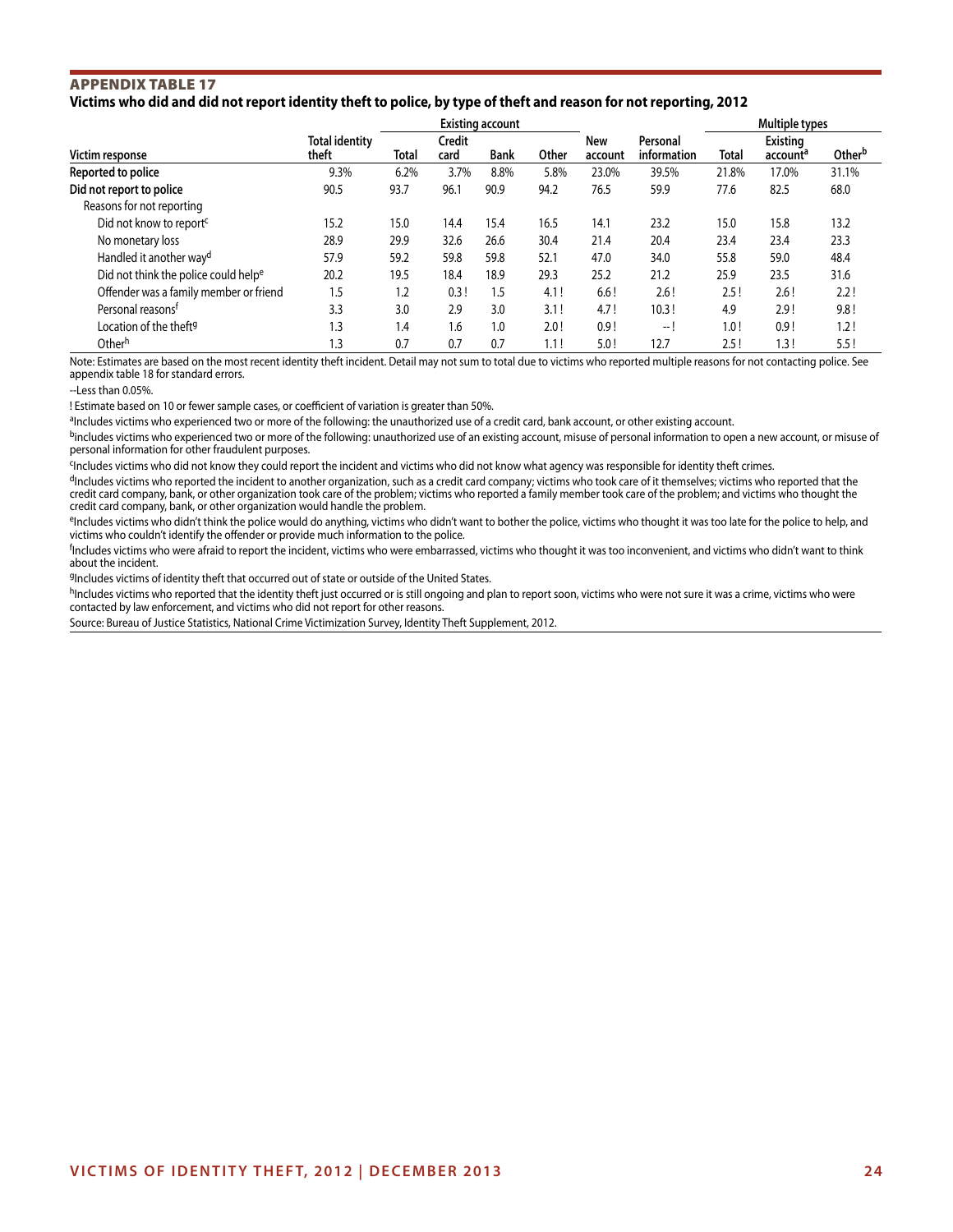## Appendix Table 18

**Standard errors for table 17: Victims who did and did not report identity theft to police, by type of theft and reason for not reporting, 2012**

|                                        |                                | <b>Existing account</b> |                       |                |       |                |                         | Multiple types |                            |       |
|----------------------------------------|--------------------------------|-------------------------|-----------------------|----------------|-------|----------------|-------------------------|----------------|----------------------------|-------|
| Victim response                        | <b>Total identity</b><br>theft | Total                   | <b>Credit</b><br>card | <b>Banking</b> | Other | New<br>account | Personal<br>information | Total          | <b>Existing</b><br>account | Other |
| Reported to police                     | 0.8%                           | 0.7%                    | 0.7%                  | 1.2%           | 1.8%  | 4.4%           | 5.5%                    | 3.4%           | 3.6%                       | 6.0%  |
| Did not report to police               | 1.1                            | 1.0                     | 1.0                   | 1.5            | 2.2   | 4.8            | 5.6                     | 3.7            | 4.0                        | 6.3   |
| Reasons for not reporting              |                                |                         |                       |                |       |                |                         |                |                            |       |
| Did not know to report                 | 1.2                            | 1.2                     | 1.5                   | 1.6            | 3.1   | 4.0            | 5.7                     | 3.1            | 3.7                        | 5.0   |
| No monetary loss                       | 1.6                            | 1.7                     | 2.2                   | 2.1            | 4.1   | 4.8            | 5.4                     | 3.8            | 4.4                        | 6.4   |
| Handled it another way                 | 1.9                            | 1.9                     | 2.4                   | 2.5            | 4.6   | 6.1            | 6.5                     | 4.8            | 5.4                        | 7.8   |
| Did not think the police could help    | 1.3                            | 1.4                     | 1.7                   | 1.8            | 4.0   | 5.1            | 5.5                     | 4.0            | 4.4                        | 7.1   |
| Offender was a family member or friend | 0.3                            | 0.3                     | 0.2                   | 0.4            | 1.5   | 2.7            | 2.0                     | 1.2            | 1.5                        | 2.0   |
| Personal reasons                       | 0.5                            | 0.5                     | 0.6                   | 0.7            | 1.3   | 2.3            | 3.9                     | 1.8            | 1.6                        | 4.3   |
| Location of the theft                  | 0.3                            | 0.3                     | 0.4                   | 0.3            | 1.0   | 1.0            | --                      | 0.8            | 0.9                        | 1.5   |
| Other                                  | 0.3                            | 0.2                     | 0.3                   | 0.3            | 0.8   | 2.4            | 4.4                     | 1.3            | 1.0                        | 3.2   |
| --Less than 0.05%.                     |                                |                         |                       |                |       |                |                         |                |                            |       |

Source: Bureau of Justice Statistics, National Crime Victimization Survey, Identity Theft Supplement, 2012.

### Appendix Table 19

**Identity theft victims who contacted an organization, by type of theft, type of organization, and credit bureau action, 2012**

|                                               |                                | <b>Existing account</b> |                |             |       |                |                         | <b>Multiple types</b> |                                         |                    |
|-----------------------------------------------|--------------------------------|-------------------------|----------------|-------------|-------|----------------|-------------------------|-----------------------|-----------------------------------------|--------------------|
| Organization                                  | <b>Total identity</b><br>theft | Total                   | Credit<br>card | <b>Bank</b> | Other | New<br>account | Personal<br>information | Total                 | <b>Existing</b><br>account <sup>a</sup> | Other <sup>b</sup> |
| Percent organization                          |                                |                         |                |             |       |                |                         |                       |                                         |                    |
| Credit card company or bank                   | 86.0%                          | 89.6%                   | 93.8%          | 93.0%       | 46.7% | 64.8%          | 26.4%                   | 86.9%                 | 92.0%                                   | 77.2%              |
| Federal Trade Commission (FTC)                | 1.0                            | 0.4                     | 0.4!           | 0.1!        | 1.6!  | 4.9!           | 5.0!                    | 4.4                   | 1.6!                                    | 9.7!               |
| Consumer agency <sup>c</sup>                  | 0.9                            | 0.6                     | 0.3!           | 0.6         | 2.0!  | 3.8!           | 1.7!                    | 1.8!                  | 1.3!                                    | 2.6!               |
| Document issuing agency <sup>d</sup>          | 2.7                            | 1.2                     | 1.2            | 1.3         | 1.0!  | 5.2!           | 21.3                    | 8.8                   | 8.9                                     | 8.4!               |
| Credit monitoring service                     | 5.8                            | 4.2                     | 4.5            | 3.7         | 4.3   | 16.0           | 11.8                    | 15.4                  | 12.9                                    | 20.4               |
| Credit bureau <sup>e</sup>                    | 8.7                            | 6.2                     | 6.4            | 5.7         | 7.6   | 30.0           | 19.3                    | 20.2                  | 11.0                                    | 38.0               |
| Percent credit bureau                         |                                |                         |                |             |       |                |                         |                       |                                         |                    |
| Placed a fraud alert on their credit report   | 69.8                           | 63.5                    | 57.7           | 71.9        | 57.6  | 81.6           | 81.4                    | 76.1                  | 82.6                                    | 72.5               |
| Requested a credit report                     | 65.6                           | 59.8                    | 52.9           | 63.8        | 77.0  | 79.7           | 80.5                    | 66.9                  | 59.1                                    | 71.2               |
| Requested corrections to their credit report  | 41.2                           | 36.9                    | 35.1           | 39.7        | 33.9! | 63.7           | 26.9!                   | 44.5                  | 41.8!                                   | 46.0               |
| Provided a police report to the credit bureau | 18.5                           | 12.0                    | 9.7            | 15.5        | 9.6!  | 27.6           | 30.3!                   | 27.3                  | 25.7!                                   | 28.2               |
| Placed a freeze on their credit report        | 37.8                           | 35.1                    | 27.4           | 45.2        | 32.2! | 45.4           | 28.9!                   | 45.2                  | 53.4                                    | 40.6               |

Note: Estimates are based on the most recent identity theft incident. See appendix table 20 for standard errors.

aIncludes victims who experienced two or more of the following: the unauthorized use of a credit card, bank account, or other existing account.

bIncludes victims who experienced two or more of the following: the unauthorized use of an existing account, misuse of personal information to open a new account, or

misuse of personal information for other fraudulent purposes.

<sup>c</sup>Includes government consumer affairs agencies and agencies such as the Better Business Bureau.

dIncludes agencies that issue drivers' licenses or Social Security cards.

ePercent of victims who took actions with a credit bureau, based on the number of victims who contacted a credit bureau. Details may sum to more than 100% because some respondents took multiple actions with the credit bureau.

! Interpret with caution; estimates based on 10 or fewer sample cases or coefficient of variation is greater than 50%.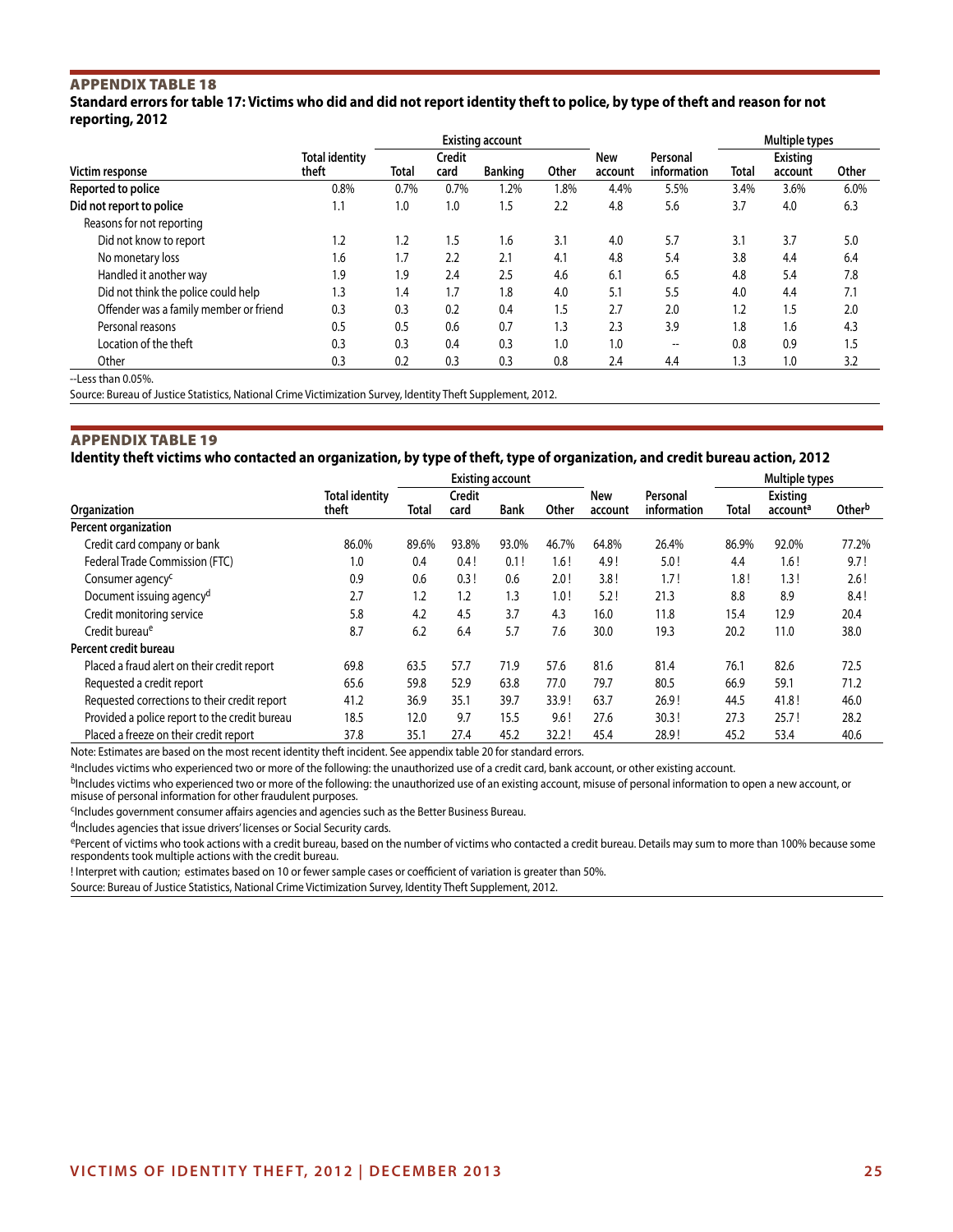## Appendix Table 20

**Standard errors for appendix table 19: Identity theft victims who contacted an organization, by type of theft, type of organization, and credit bureau action, 2012**

|                                                                                                             |                                |       |                | Multiple types |       |                |                         |       |                                  |      |
|-------------------------------------------------------------------------------------------------------------|--------------------------------|-------|----------------|----------------|-------|----------------|-------------------------|-------|----------------------------------|------|
| Organization                                                                                                | <b>Total identity</b><br>theft | Total | Credit<br>card | <b>Bank</b>    | Other | New<br>account | Personal<br>information | Total | <b>Existing</b><br>account Other |      |
|                                                                                                             |                                |       |                |                |       |                |                         |       |                                  |      |
| Percent organization                                                                                        |                                |       |                |                |       |                |                         |       |                                  |      |
| Credit card company or bank                                                                                 | 1.3%                           | 1.2%  | 1.2%           | 1.3%           | 4.4%  | 5.3%           | 4.8%                    | 3.0%  | 2.9%                             | 5.7% |
| Federal Trade Commission (FTC)                                                                              | 0.2                            | 0.1   | 0.2            | 0.1            | 0.9   | 2.1            | 2.2                     | 1.5   | 1.1                              | 3.6  |
| Consumer agency                                                                                             | 0.2                            | 0.2   | 0.2            | 0.3            | 1.0   | 1.8            | 1.2                     | 0.9   | 1.0                              | 1.8  |
| Document issuing agency                                                                                     | 0.4                            | 0.3   | 0.4            | 0.4            | 0.7   | 2.1            | 4.4                     | 2.2   | 2.6                              | 3.4  |
| Credit monitoring service                                                                                   | 0.6                            | 0.6   | 0.8            | 0.7            | 1.5   | 3.8            | 3.4                     | 2.9   | 3.1                              | 5.1  |
| Credit bureau                                                                                               | 0.8                            | 0.7   | 0.9            | 0.9            | 2.1   | 4.9            | 4.2                     | 3.3   | 2.9                              | 6.3  |
| Percent credit bureau                                                                                       |                                |       |                |                |       |                |                         |       |                                  |      |
| Placed a fraud alert on their credit report                                                                 | 3.9                            | 4.9   | 6.6            | 6.6            | 13.0  | 7.1            | 9.0                     | 7.2   | 9.9                              | 9.0  |
| Requested a credit report                                                                                   | 4.0                            | 5.0   | 6.6            | 7.0            | 11.2  | 7.4            | 9.2                     | 7.9   | 12.8                             | 9.2  |
| Requested corrections to their credit report                                                                | 4.0                            | 4.7   | 6.2            | 7.0            | 12.3  | 8.8            | 9.9                     | 8.2   | 12.7                             | 9.9  |
| Provided a police report to the credit bureau                                                               | 3.0                            | 3.0   | 3.6            | 4.9            | 7.4   | 7.9            | 10.3                    | 7.2   | 11.1                             | 8.8  |
| Placed a freeze on their credit report                                                                      | 3.9                            | 4.7   | 5.7            | 7.1            | 12.1  | 8.9            | 10.2                    | 8.2   | 12.9                             | 9.7  |
| Source: Bureau of Justice Statistics, National Crime Victimization Survey, Identity Theft Supplement, 2012. |                                |       |                |                |       |                |                         |       |                                  |      |

### Appendix Table 21

**Standard errors for table 6: Actions victims and nonvictims took during the past 12 months to reduce the risk of identity theft, by whether the action was taken in response to the theft, 2012**

|                                                                                                             | Percent of persons age 16 or older |                   |                               |                                               |                                                              |  |  |  |  |
|-------------------------------------------------------------------------------------------------------------|------------------------------------|-------------------|-------------------------------|-----------------------------------------------|--------------------------------------------------------------|--|--|--|--|
|                                                                                                             |                                    | <b>Nonvictims</b> | Victim during prior 12 months |                                               |                                                              |  |  |  |  |
| Type of action                                                                                              | Total                              |                   | Total                         | Action taken in response<br>to identity theft | Action taken independently<br>of identity theft in past year |  |  |  |  |
| Any                                                                                                         | 0.6%                               | 0.7%              | 0.7%                          | 1.0%                                          | 1.4%                                                         |  |  |  |  |
| Checked credit report                                                                                       | 0.8                                | 0.8               | 1.8                           | 1.1                                           | 1.7                                                          |  |  |  |  |
| Changed passwords on financial accounts                                                                     | 0.7                                | 0.7               | 1.8                           | 1.4                                           | 1.6                                                          |  |  |  |  |
| Purchased identity theft insurance/credit monitoring service                                                | 0.3                                | 0.3               | 1.0                           | 0.6                                           | 0.7                                                          |  |  |  |  |
| Shredded/destroyed documents with personal information                                                      | 0.8                                | 0.8               | 1.5                           | 1.0                                           | ٦.                                                           |  |  |  |  |
| Checked bank or credit statements                                                                           | 0.8                                | 0.8               | 1.1                           | 1.4                                           | ٦.                                                           |  |  |  |  |
| Used identity theft security program on computer                                                            | 0.5                                | 0.5               | 1.4                           | 0.6                                           | $\cdot$ .2                                                   |  |  |  |  |
| Purchased identity theft protection                                                                         | 0.2                                | 0.2               | 0.7                           | 0.5                                           | 0.4                                                          |  |  |  |  |
| Source: Bureau of Justice Statistics, National Crime Victimization Survey, Identity Theft Supplement, 2012. |                                    |                   |                               |                                               |                                                              |  |  |  |  |